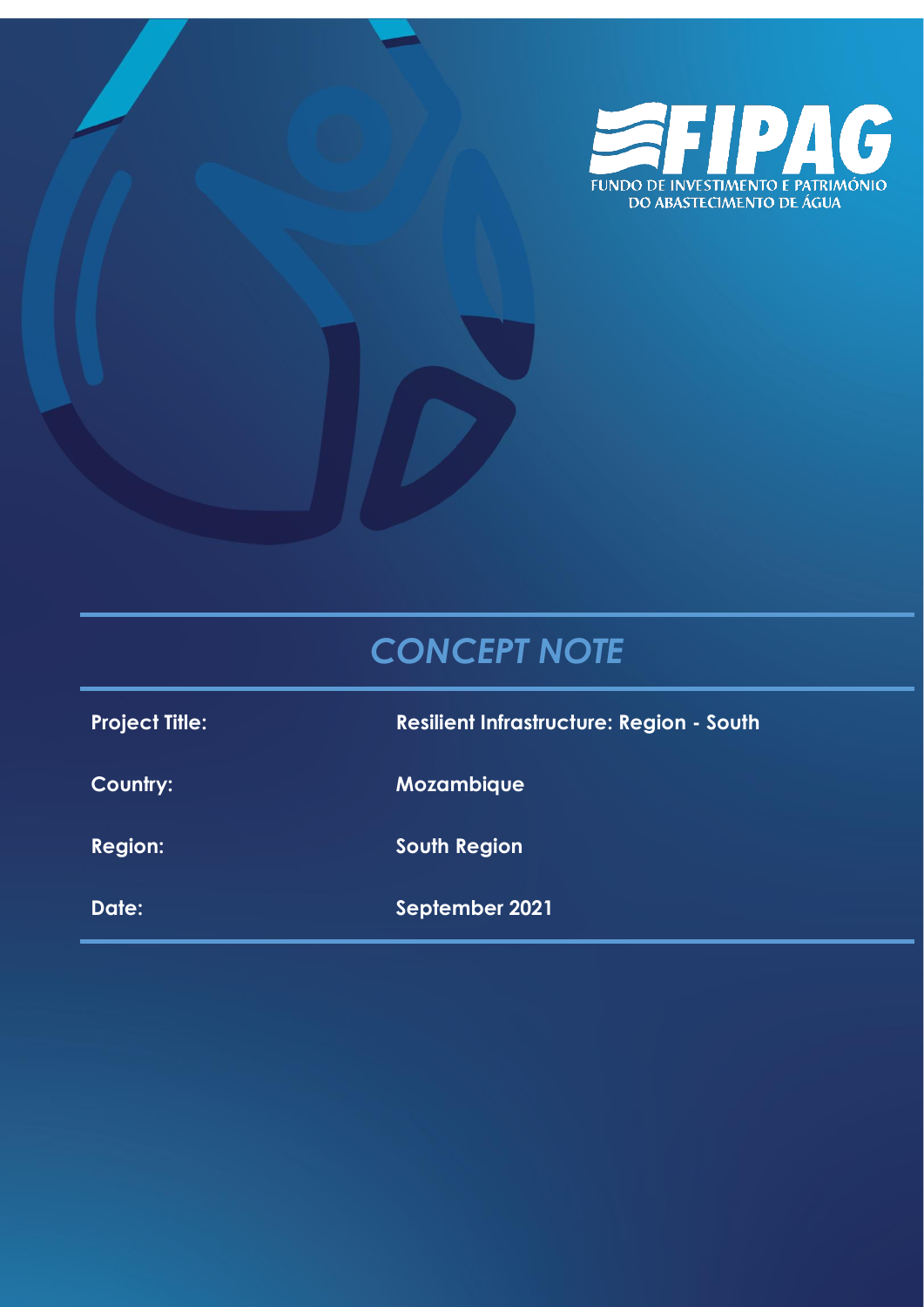## **Contents**

| 1. |                                                                          |
|----|--------------------------------------------------------------------------|
|    |                                                                          |
| 2. |                                                                          |
| Α. |                                                                          |
| В. |                                                                          |
| 3. |                                                                          |
| А. |                                                                          |
| В. | Rationale/technical areas to be addressed (incl. critical/steady         |
| C. |                                                                          |
| D. |                                                                          |
| Ε. |                                                                          |
| F. |                                                                          |
| G. |                                                                          |
| 4. |                                                                          |
| Α. |                                                                          |
| В. | Summary technical results, objectives, outputs and outcomes – with       |
|    | Summary financial outcomes (revenue growth, OPEX changes, P&L etc)<br>26 |
| D. | Supporting measures for delivery & risk mitigation (e.g. tariffs,        |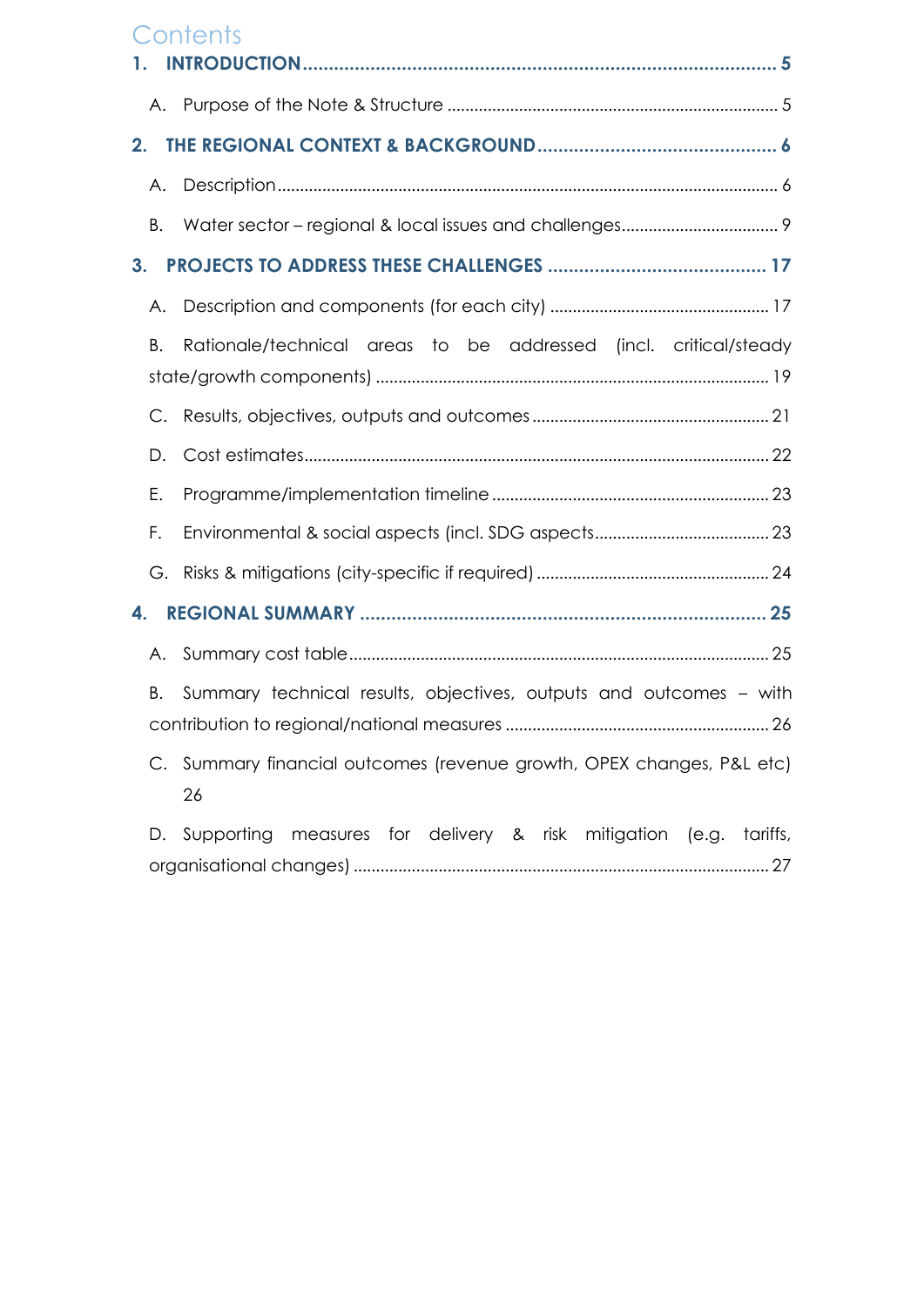## **INDEX OF TABLES**

| Table 1. Population growth to 2030 for Northern Region in FIPAG Water Supply  |
|-------------------------------------------------------------------------------|
|                                                                               |
|                                                                               |
| Table 3. 2030 water demand forecasts with installed treatment capacities: 80% |
|                                                                               |
| Table 4. 2030 served population by urban area with 80% coverage.  21          |
| Table 5. Asset requirements by Northern region urban area with 80% coverage   |
|                                                                               |
| Table 6. New asset costs by urban area with 80% coverage by 2030 22           |
| Table 7. Asset renewal costs by urban area with 80% coverage by 2030.  22     |
| Table 8. Total estimated new & renewal costs by province with 80% coverage    |
|                                                                               |
|                                                                               |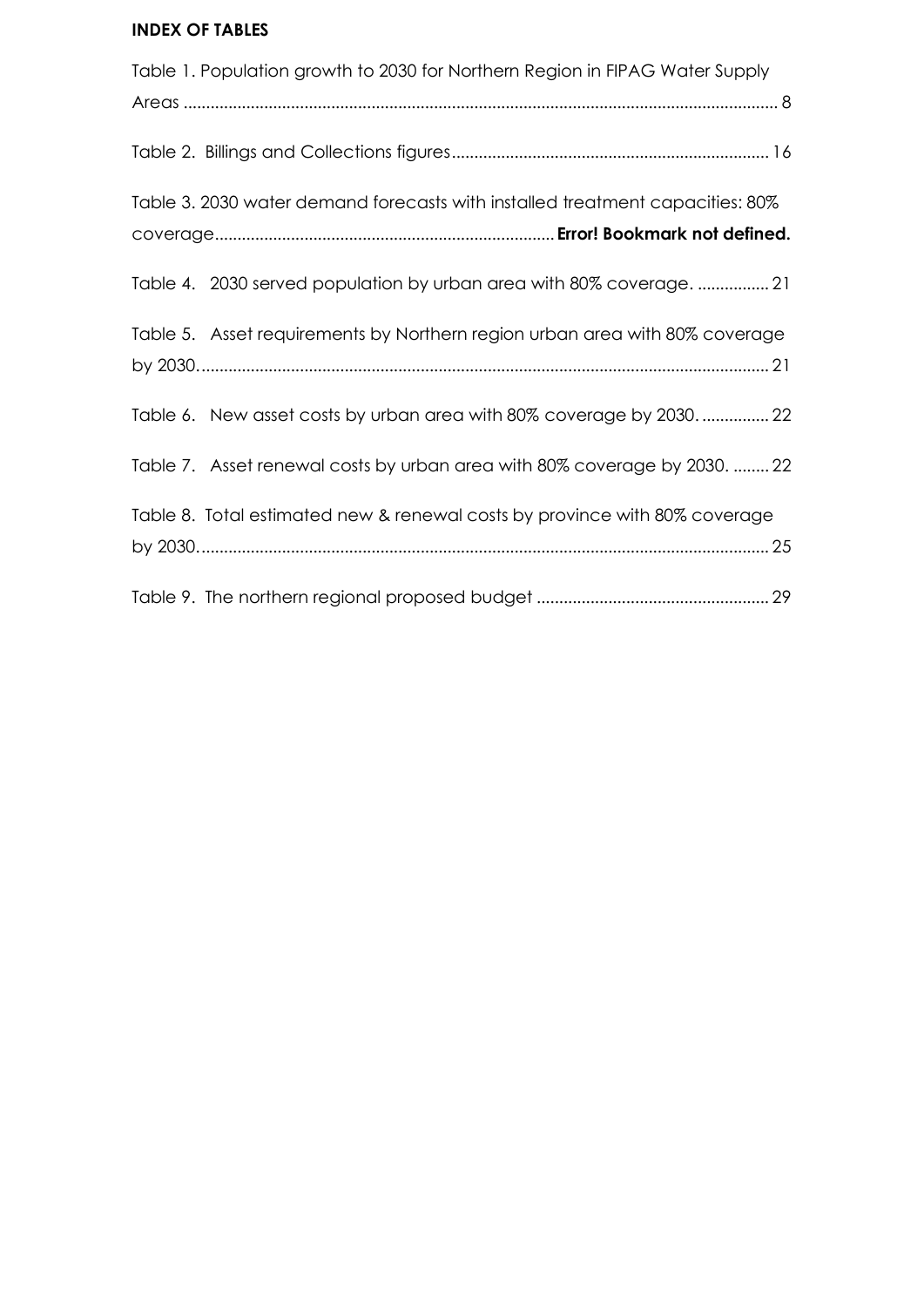## **ABBREVIATIONS & ACRONYMS**

| AfdB<br><b>AURA</b> | African Development Bank<br>Water Regulatory Authority (Autoridade Reguladora de Água)-<br>former CRA                   |
|---------------------|-------------------------------------------------------------------------------------------------------------------------|
| <b>CRA</b>          | Water Regulatory Council (Conselho de Regulação de Águas)<br>- see AURA                                                 |
| <b>CREE</b>         | Foreign Economic Relations Commission (Comissão das<br>Relações Economicas Externas                                     |
| EC                  | <b>European Commission</b>                                                                                              |
| EIB                 | European Investment Bank                                                                                                |
| <b>EMP</b>          | Environmental Management Plan                                                                                           |
| <b>ESIA</b>         | <b>Environmental and Social Impact Assessment</b>                                                                       |
| <b>FIPAG</b>        | Water Supply Investment Fund [Asset Holder & Operator] (Fundo<br>de Investimento e Património do Abastecimento de Água) |
| GDP                 | <b>Gross Domestic Product</b>                                                                                           |
| <b>HDI</b>          | Human Development Index                                                                                                 |
| <b>MDG</b>          | Millennium Development Goals                                                                                            |
| <b>MTA</b>          | Ministry of Land and Environment (Ministério da Terra e<br>Ambiente)                                                    |
| <b>MEF</b>          | Ministry of Economy & Finance                                                                                           |
| <b>MOPHRH</b>       | Ministry of Public Works, Housing and Water Resources                                                                   |
| <b>NWRDP</b>        | National Water Resources Development Project                                                                            |
| <b>NRW</b>          | Non-Revenue Water                                                                                                       |
| <b>O&amp;M</b>      | <b>Operations &amp; Maintenance</b>                                                                                     |
| <b>PDO</b>          | Project Development Objective                                                                                           |
| <b>RAP</b>          | <b>Resettlement Action Plan</b>                                                                                         |
| <b>UGEA</b>         | Procurement Management Unit (Unidade Gestora e Executora<br>das Aquisições)                                             |
| WASIS               | Water Services and Institutional Support Project                                                                        |
| <b>WHO</b>          | World Health Organisation                                                                                               |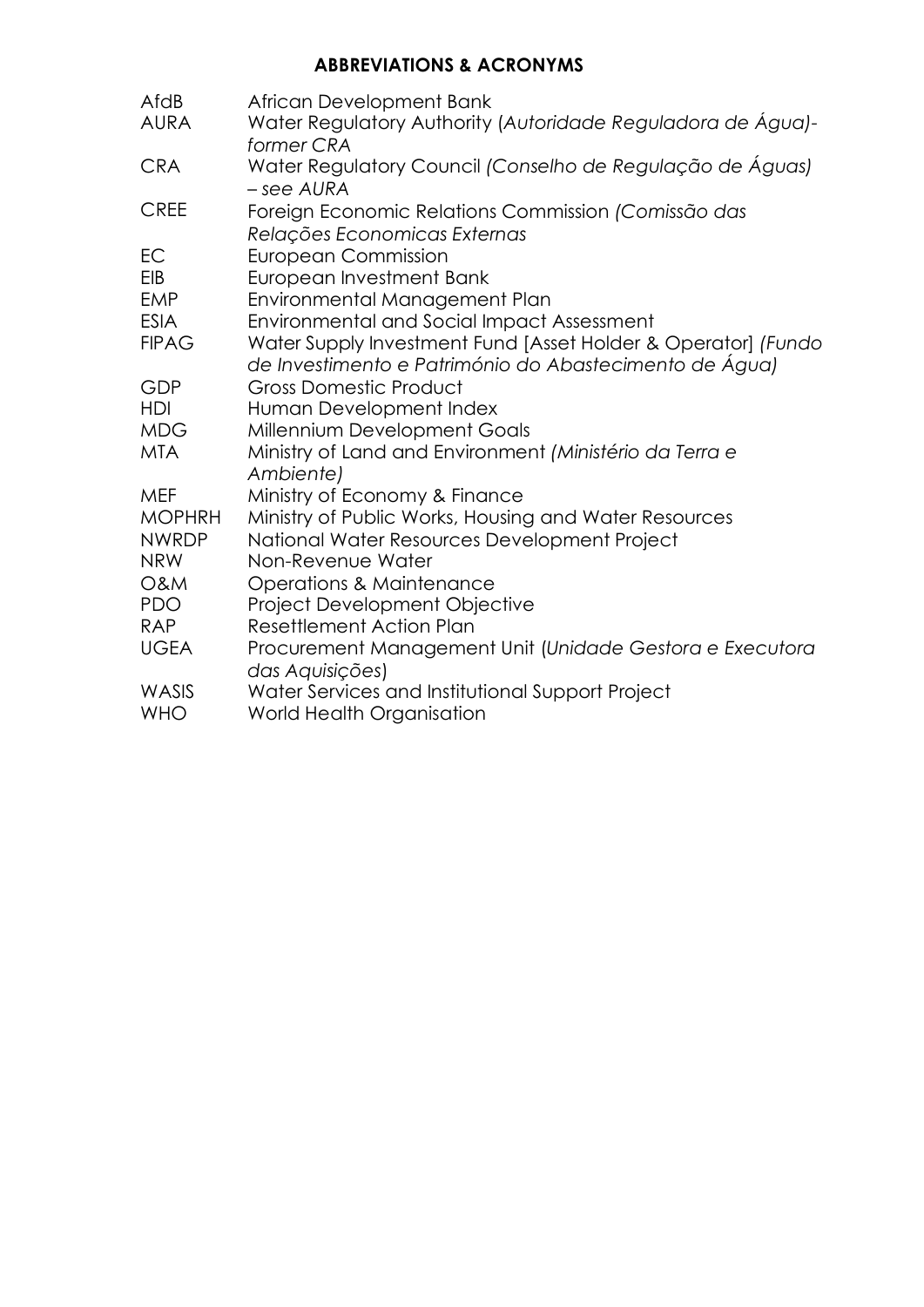## <span id="page-4-0"></span>**1. INTRODUCTION**

<span id="page-4-1"></span>**A. Purpose of the Note & Structure**

As an asset holder, FIPAG is responsible for water supply services across all major urban areas in Mozambique. In the Summary of 2019-20 Report & Accounts, customer numbers totalled 3.9m, with 510,000 connections. Across the country water was supplied to approximately 54% of the potential customers in the service area.

Given the scale of the country, which is approx. 780,000km<sup>2</sup>in land area and around 2,300km in length from north to south, FIPAG has established four regional operational areas for more effective service delivery. These are as follows:

- North:
- Centre:
- South; and
- Maputo

In 2011, the Government of Mozambique approved the National Urban Water Supply & Sanitation Strategy (2011- 2025). The strategy re-affirmed delegated management as the framework for service delivery, whilst promoting commercial sustainability in FIPAG and the principle of private sector involvement in water supply. To deliver those policy objectives, the strategy supports greater efficiency by grouping of water supply assets in secondary and tertiary urban areas into operational regions, with operations on a commercial basis, and gradually transforming municipal operations into public-private companies. The policy demands the professionalization of operations, and technical and financial support to build operator capacity. Finally, the policy envisions service coverage of 80% of the urban population by 2030.

To achieve this objective, substantial investment is required in physical assets, the organisation and the personnel working within the various functions across the organisation. This Concept Note deals with the various investments required for the Southern region.

The Note is structured as follows:

- An outline of the regional context, background, issues and challenges
- An outline of the various projects to address these issues and challenges
- A summary of the various projects for the relevant operational region.

Within each of these sections are more detailed discussions of technical, financial, environment/social, resources and organisational issues. Also included are summary cost estimates, expected outcomes, programme/implementation timelines together with risks and mitigations. The latter include supporting activities to be delivered by other parties (e.g. the Government of Mozambique) or those already in hand or in place.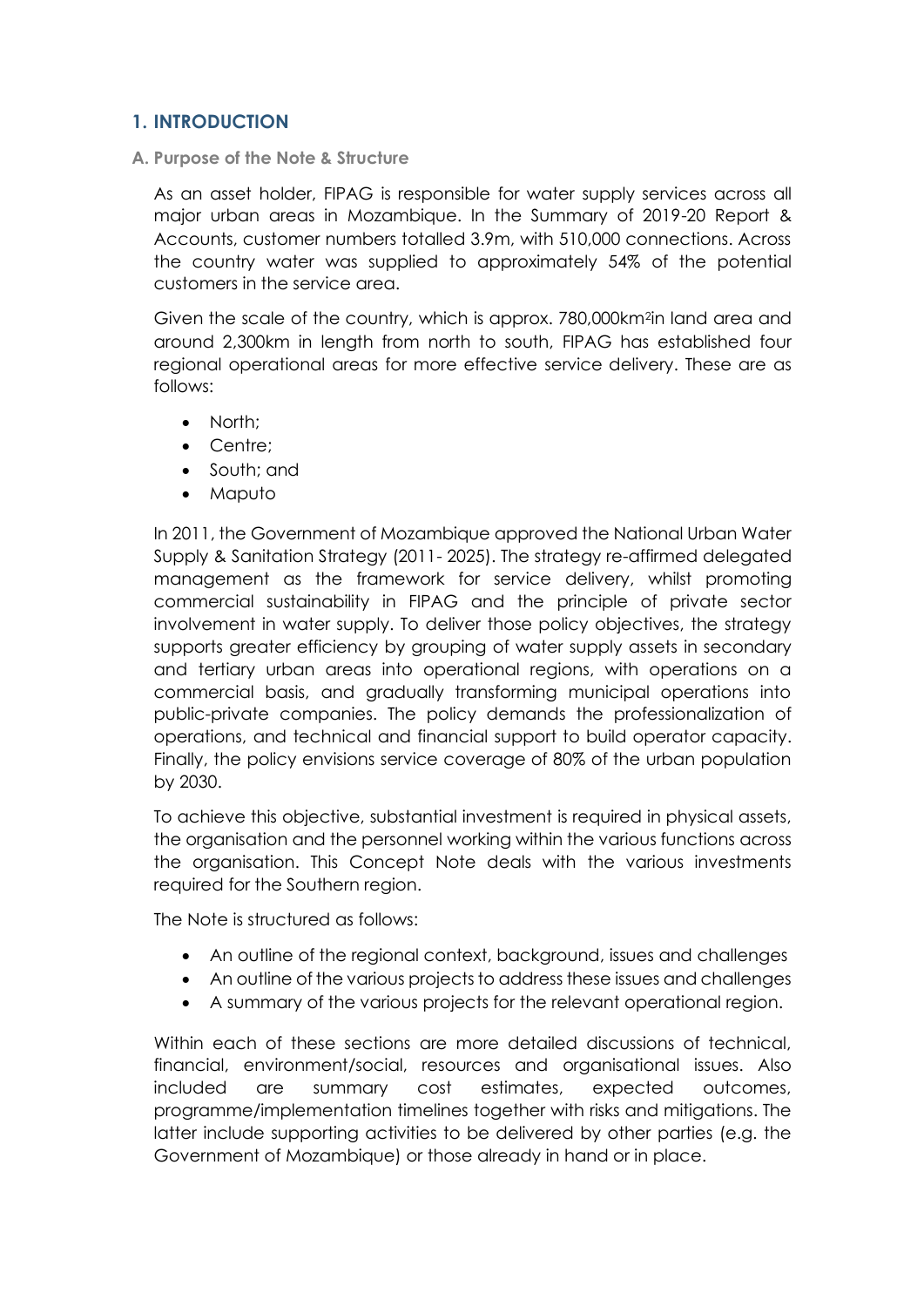## <span id="page-5-0"></span>**2. THE REGIONAL CONTEXT & BACKGROUND**

#### <span id="page-5-1"></span>**A. Description**

**1. Regional Characteristics**

The FIPAG Sul (Southern) region of Mozambique consists of two provinces as shown in the table below;

| <b>Province</b> | Area in km <sup>2</sup> | Pop. in m (2017) |  |  |
|-----------------|-------------------------|------------------|--|--|
| Gaza            | 75,100                  | 1.422            |  |  |
| Inhambane       | 68,610                  | 1.488            |  |  |

*source: 2017 Census[: http://www.ine.gov.mz/operacoes](http://www.ine.gov.mz/operacoes-estatisticas/censos/censo-2007/censo-2017)[estatisticas/censos/censo-2007/censo-2017](http://www.ine.gov.mz/operacoes-estatisticas/censos/censo-2007/censo-2017)*



#### *Inhambane*

All the province lies on the coastal plain bordering the Indian Ocean with a maximum height of 500m above sea level on its western border with Gaza Province. The province's climate is semi-arid, although the southern/eastern coastal area, where the main cities of Inhambane and Maxixe are located, has a sub-tropical climate.

The province has a population density of 21.7 persons per  $km<sup>2</sup>$  with most of this located along the coastal strip. The main activity is agriculture, with tourism along the coast. In economic terms, it is 5<sup>th</sup> in Mozambique with an HDI around just over the national average.

The capital is Inhambane City (82,000 in 2017), although Maxixe (120,000 in 2017), across the bay from Inhambane City, is the largest city in the province. FIPAG currently provides urban water supply in the *Inhambane* and *Maxixe* urban areas as well as a few smaller towns along the coast.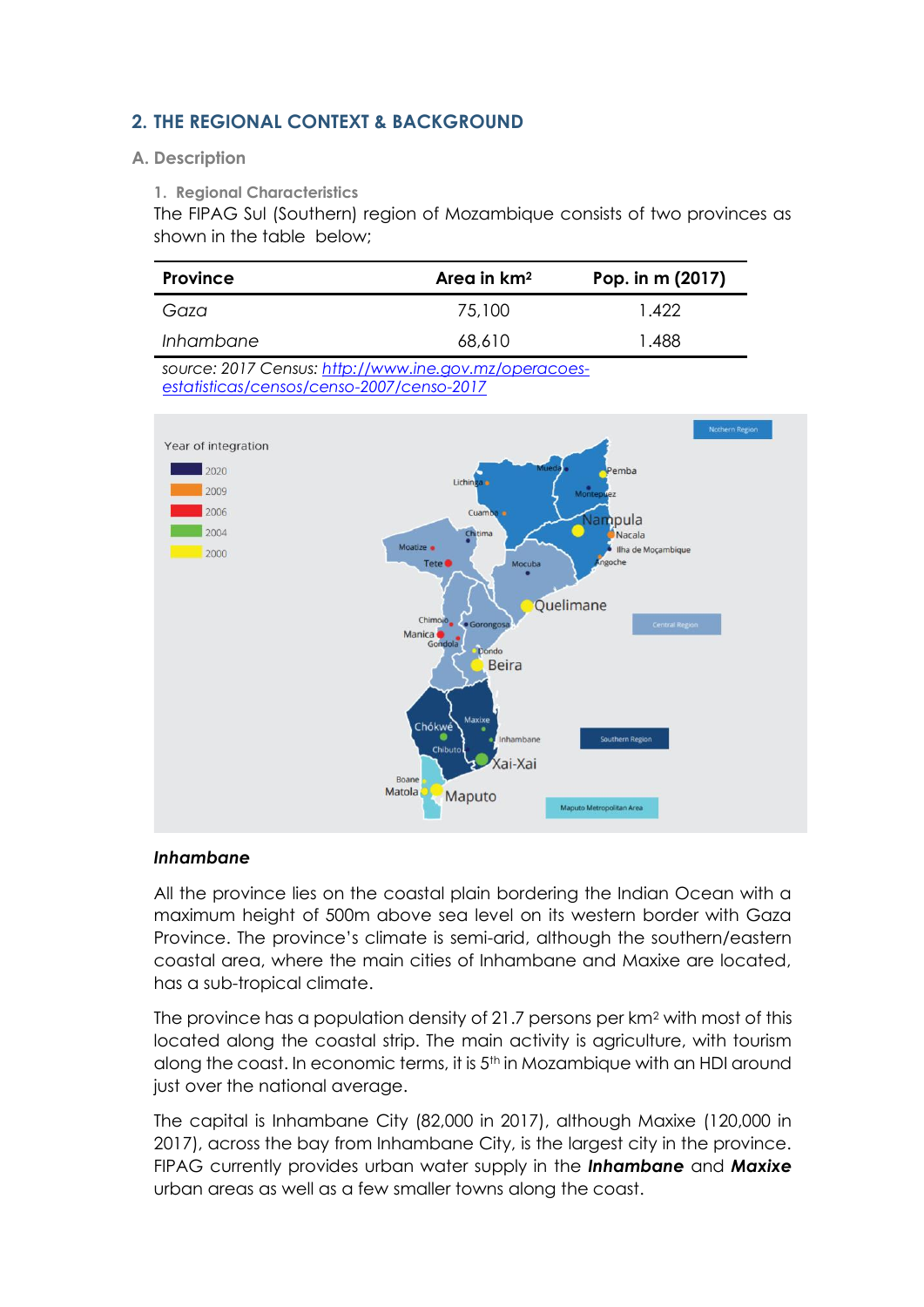## *Gaza*

This province lies directly to the north of Maputo province and most of the province lies in the basin of the [Limpopo River,](https://en.wikipedia.org/wiki/Limpopo_River) which runs from northwest to southeast, emptying into the [Indian Ocean](https://en.wikipedia.org/wiki/Indian_Ocean) near Xai-Xai. Other rivers include the [Changane River,](https://en.wikipedia.org/wiki/Changane_River) a tributary of the Limpopo, forming part of the eastern boundary with Inhambane province. The [Rio dos Elefantes](https://en.wikipedia.org/wiki/Rio_dos_Elefantes) (Olifants River) flows into the district from the west through the [Massingir Dam,](https://en.wikipedia.org/wiki/Massingir_Dam) to empty into the Limpopo. The Save River forms the northern boundary of the province.

Nearly all the province lies on the coastal plain and only reaches 1000m above sea level along its western borders with South Africa and Zimbabwe. The climate is semi-arid, significantly drier than the central and northern provinces of Mozambique. Several rivers, such as the Changane, only flow on in the wet season. Only the coastal fringe, where the main city of Xai-Xai is located, has a sub-tropical climate.

The province is the second most sparsely settled in Mozambique with a density of 18.8 persons per km<sup>2</sup>. The main activity is agriculture, with significant areas also consisting of national parks and some tourism along the coast. Much of the agriculture relies on irrigation water drawn from the Limpopo River.

Economically Gaza Province is ranks 6th in Mozambique with an HDI around 98% of the national average. The [Limpopo railway,](https://en.wikipedia.org/wiki/Limpopo_railway) which connect[s Zimbabwe](https://en.wikipedia.org/wiki/Zimbabwe) and [Botswana](https://en.wikipedia.org/wiki/Botswana) to the port of [Maputo,](https://en.wikipedia.org/wiki/Maputo) runs north-south through the province, entering Zimbabwe at the border town of [Chicualacuala.](https://en.wikipedia.org/wiki/Chicualacuala)

The major urban areas are Xai-Xai (approx. 133,000 population), Chibuto (75,000) and Chokwe (65,000). FIPAG currently provides urban water supply in the *Xai-Xai, Chibuto, Chokwe & Guija* urban areas, along with several smaller settlements along the coast.

#### **2. Specific city issues**

Both provinces are sources of the migration to the Maputo region, although these provincial urban areas have grown as well over the past 10 years. Forecast increases are however lower at 1.1% (Inhambane) and 1.4% (Gaza) than those for the Northern region.

The table below shows the current and future populations in the service areas of each urban area. Actual growth rates will differ, driven by specific factors, whether local economic growth or forced displacement by natural disasters or civil disturbance.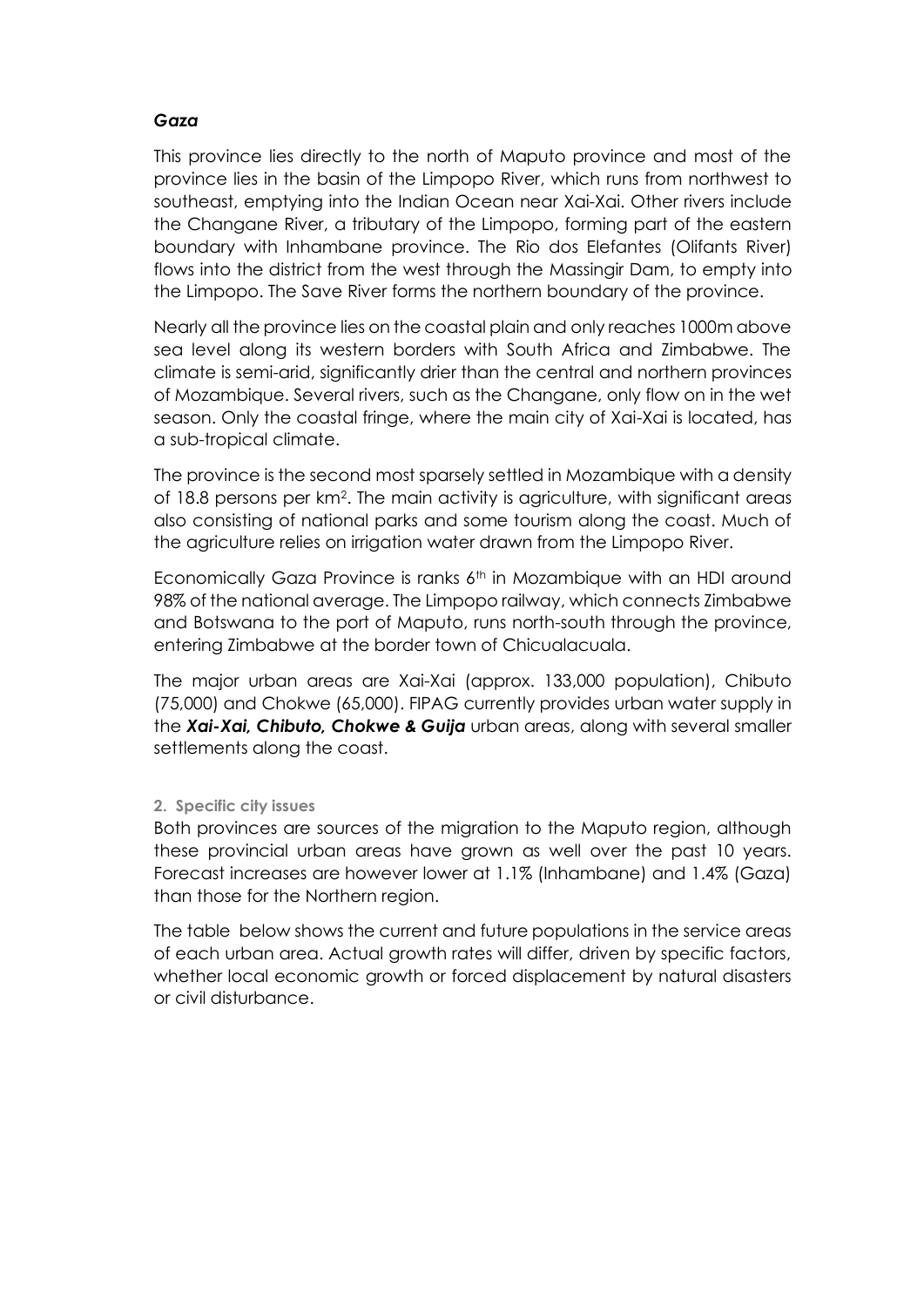| City           | Population  |             |             |  |  |  |
|----------------|-------------|-------------|-------------|--|--|--|
|                | 2020 (est.) | 2025 (fcst) | 2030 (fcst) |  |  |  |
| Inhambane City | 75,106      | 79,328      | 83,788      |  |  |  |
| Maxixe         | 125,456     | 132,509     | 139,959     |  |  |  |
| Xai-Xai        | 246,147     | 263,867     | 282,862     |  |  |  |
| Chokwe (city   |             |             |             |  |  |  |
| only)          | 137,957     | 147,888     | 158,534     |  |  |  |
| Chibuto        | 76,050      | 81,525      | 87,393      |  |  |  |

<span id="page-7-0"></span>*Table 1. Population growth to 2030 for Northern Region in FIPAG Water Supply Areas*

*Source: INE- 2017 Census* 

In all cases, much of this growth is expected to be accommodated in informal settlement areas on the edges of the urban area. The remainder will occur within the existing built-up area, with increasing household sizes.

#### *Inhambane City & Maxixe*

Both settlements will be considered as one, given that they lie across Inhambane Bay from each other. Inhambane City is one of the oldest settlements on Mozambique's eastern coast, located on a peninsula in the Indian Ocean. With a relatively small population, Inhambane has a strong tourist focus, with both the historic settlement and the nearby Tofo and Praia de Barra beaches being significant attractions.

Maxixe, its sister city, is located on the main north-south highway and linked by ferry to Inhambane City. It is a much more industrial and commercial city, with large agro-processing and fish processing plants. Inhambane City is the political capital of Inhambane Province with Maxixe as the economic capital of Inhambane Province.

Population has increased in both these urban areas at a slower rate than in other regional centres, and is forecast to grow at only 1.1% per year until 2030. This is probably due to the much greater attractiveness of the Greater Maputo area some 450km to the south.

## *Xai-Xai*

Xai-Xai is located only 200km north of Maputo, lying between the Indian Ocean and the Limpopo River; a distance of around 10km. The city itself is relatively low-lying and, like Chokwe, was badly affected by the 2000 Limpopo River flooding. This makes the surrounding coastal plan extremely fertile, and agro-processing is a major industry in the city. The city also has a significant tourism industry based at Praia do Xai-Xai with both beach and diving activities.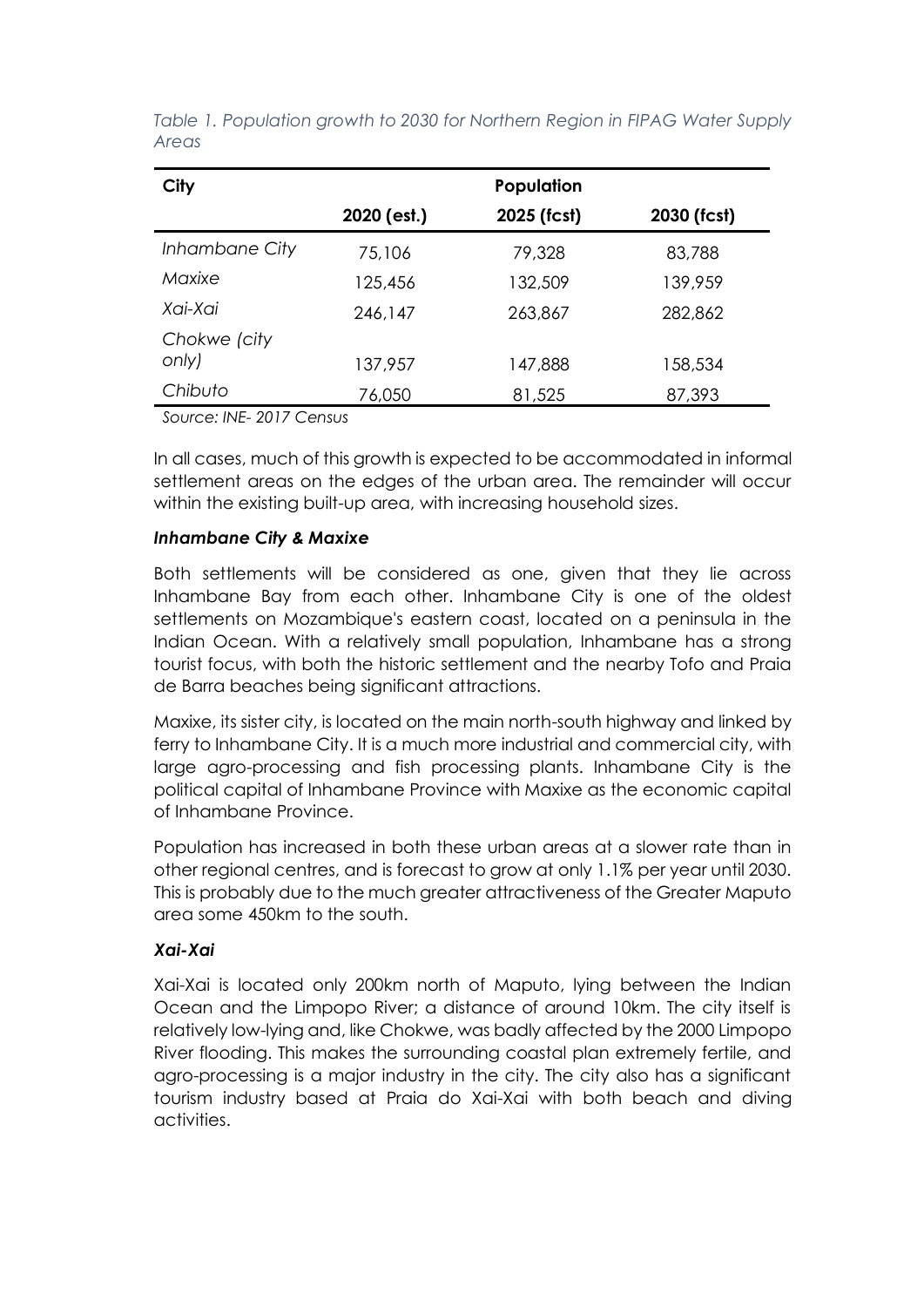Similar to Maxixe, population growth has been slower rate than in other regional centres and is forecast to grow at only 1.4% per year until 2030. Again, this is probably due to the much greater attractiveness of the Greater Maputo area to the south.

## *Chokwe*

The city is around 230km north of Maputo and inland from both Xai-Xai and Chibuto. Like both Chokwe is situated on the Limpopo River. This makes it vulnerable to flooding and since 2000 there have been 5 severe flooding events, some of which forced the temporary evacuation of many residents. Agriculture is the main economic activity, with salad crops and cattle local specialisms. Annual rainfall is much lower than in Xai Xai and is also very variable. As a result, there are many large irrigation schemes using water from the Limpopo.

The town is relatively small by FIPAG standards at 63,000 (2020), although clearly its vulnerability to flooding probably does makes it an attractive migration location only for seasonal agricultural work. This feature does however entail a different operational focus for water supply. The forecast growth rate for the town is 1.4% to 2030.

## *Chibuto*

Sited close to the Limpopo River, the town of Chibuto lies equidistant from Chokwe and Xai-Xai in the middle of the fertile coastal plain. For many years, the main economic activity was agriculture, although recently exploitation of the local heavy sands for ilmenite (a titanium ore) has begun. This has resulted both in reductions in agricultural activity and displacement of people from the sand extraction areas.

Recent population growth has been slow and is forecast to be only 1.4% p.a. to 2030.

<span id="page-8-0"></span>**B. Water sector – regional & local issues and challenges**

**1. Resources (e.g. dams, boreholes, transmission pipes etc)** *Inhambane City*

The area south of Inhambane is a peninsula between the Indian Ocean and the estuary of Maxixe. It consists of several dune ridges and valleys. There are several small river systems which have their source in the dunes and flow in north/west direction towards the estuary. One of these, the Guiua-river, is used as source for Inhambane with the intake point for a water treatment plant situated 7km south of the city.

The raw water quality is generally good, with some nitrate and ammonia, and turbidity which is removed by the filtration through the riverbank. Water was originally pumped via an artificial lagoon and bank filtration, but water is now also filtered via 5 slow sand filters before being chlorinated.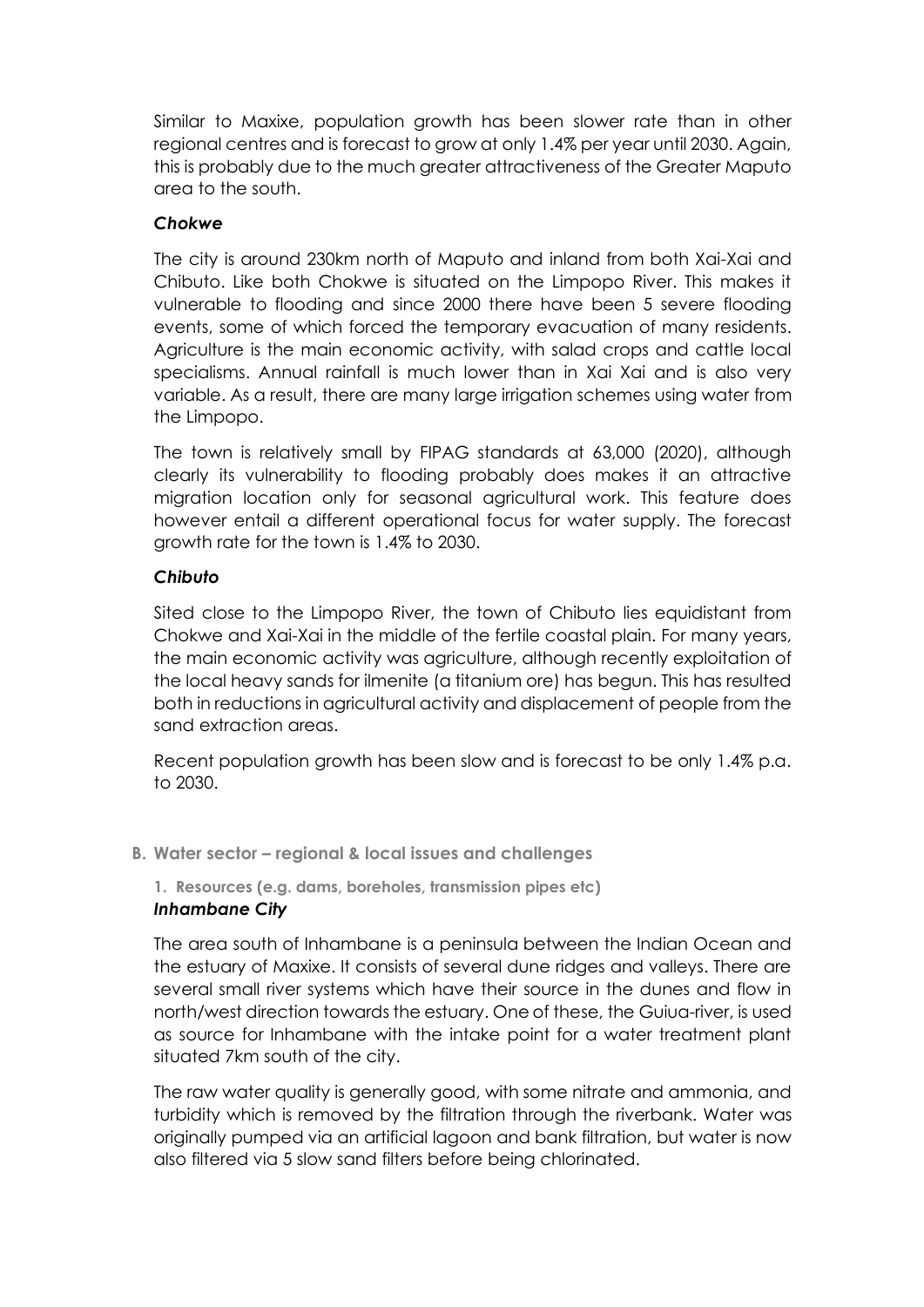In 2013, the Artelia Report noted actual treatment plant production capacity of 11,000m3/day with total plant capacity at 20,600m3/day. A constraint on production was identified as insufficient raw water pumping capacity which were due to upgraded/replaced. The surface water resource is supplemented from 3 boreholes built nearby in 2011-2012. Other potential additional sources of surface water from the Matumba and Guiguacua rivers have been identified.

The production capacity in 2020 was 34,280m3/day at the close of a US\$3.25m project, these have included pump rehabilitation, additional boreholes and transmission pipe replacement.

Treated water is pumped via 18km of 300mm transmission pipe to the Guitambatuno and Muele distribution centres, where there are 6 ground reservoirs of 2,715 m<sup>3</sup> total capacity. The separate Tofo Beach system relies on groundwater via 5 boreholes producing around 1,400m3/day. This water is disinfected prior to supply.

The current surface and ground water sources require better management to protect them from pollution. The artificial lagoon is subject to eutrophication and development of algae which require better monitoring. Algae growth does occur, but this is controlled by regular dredging. Groundwater quality is starting to be affected by poor sanitation.

The situation in Tofo has similar risks to those for Inhambane City: depletion, salinization, presence of iron (and manganese), and contamination from poor sanitation.

#### *Maxixe*

The source of Maxixe's water is surface water supplemented by groundwater. Water is abstracted from the Inhanombe River and sent to the water treatment plant. Treatment comprises pre-chlorination, aeration, coagulation and flocculation, filtration, and final disinfection. In 2012, the plant had a capacity of 5,200m3/day andle on 2020, a capacity of 6,400m3/day .

Ground water abstraction is from a well-field composed of 13 boreholes. Water from these is chlorinated and has three destinations; (i) direct to the main system, (ii) to the treatment plant to be mixed with surface water, and (iii) to local networks and stand posts. The total capacity of the boreholes was estimated to be 12,360m3/day in 2012.

In 2020, the production capacity increased to 13,100m3/day at the close of a US\$2.2m project, these have included pump rehabilitation and transmission pipe replacement.

The hydrogeology of the area is very similar to that of Inhambane consisting of several high dune ridges with the valley of the Inhanombe lying between. The sources of the river are in an area with sandstone and limestone aquifers. The river is eutrophic and water plants are an issue. Iron concentrations are relatively high, although not above the drinking water limit. Groundwater is drawn from the dunes, where salinity, Fe and Mn, and bacteriological quality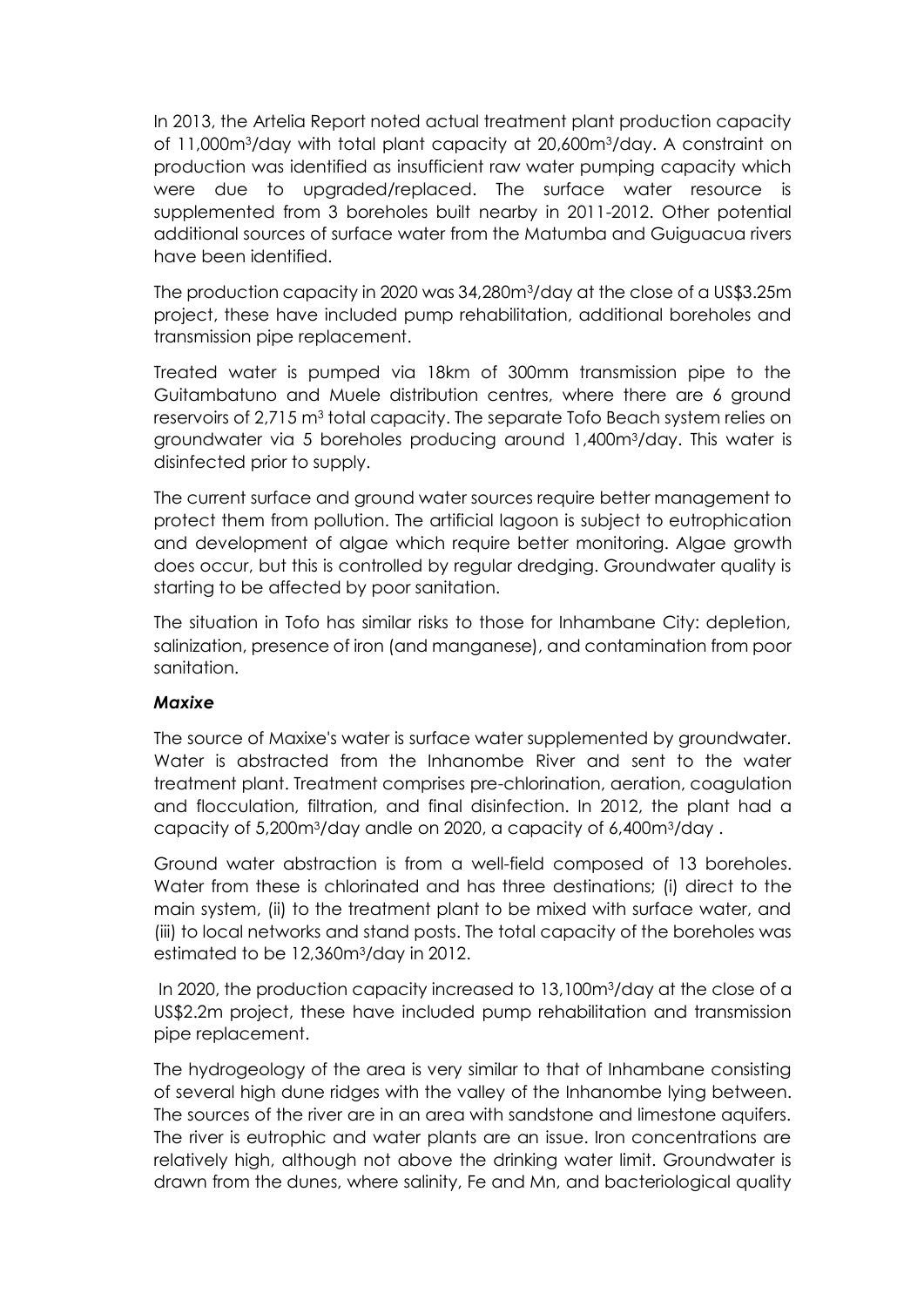are also sources of concern. Treated surface water is currently mixed with groundwater to minimize water quality issues.

There are plans to develop large-scale agriculture in the Inhanombe catchment which would increase the already worrying contamination of the river from organic sources and increase the eutrophication problem. The use of water for irrigation may also diminish water availability for Maxixe.

Whilst there appears adequate raw water resource and treatment capacity, the issues for Maxixe are more around water quality. On-going monitoring is required to maintain distributed water quality and identify requirements for further treatment if necessary. FIPAG will also take part in any integrated water resources management planning for the river. Finally, it may also be necessary to identify new water sources further away from Maxixe.

## *Xai-Xai*

In the Xai-Xai area, the water supply system covers both the city of Xai-Xai and part of the districts of Limpopo and Chongoene.

As in Maxixe and Inhambane, Xai-Xai is supplied by groundwater drawn from an aquifer in the dune sands. In Xai-Xai these abstraction boreholes are scattered across the urban area with a current daily production of 31,800m3/day. The sole treatment is chlorination.

55km of 140mm transmission main supplies water to 9 distribution centres located across the urban area. 3 further small systems serve Chicumbane, Chongoene and Matchelene. 2 of these are supplied by groundwater whilst one abstracts from the Limpopo River.

In the near term, there appear to be adequate water resource. The main issue for Xai-Xai is related to the relatively shallow depth of the aquifer below the urban area. The maximum depth is 45m, with the Indian Ocean on one side and the Limpopo River sediments on the other. Although there is a risk of saline intrusion, the main issue is bacteriological contamination from poor sanitation across the urban area.

Furthermore, the environment around Xai-Xai is much degraded by human influence. Much of the coastal forest has been replaced by agriculture and the coast is relatively urbanized. This makes finding alternative water sources a greater challenge. Abstracting from the Limpopo River would also have a significant impact on the estuarine environment.

The abstraction assets themselves are becoming life-expired and require replacement and/or rehabilitation.

## *Chokwe*

The Chokwe water supply system covers the city of Chokwe and part of the district of Guija.

Water from aquifers between 109m and 130m below the surface provide Chokwe's supply. In 2020, the production was of 10,680m3/day from 7 active boreholes located around the urban area, with maximum installed capacity estimated at 13,230m3/day. Treatment consists of disinfection using chlorine.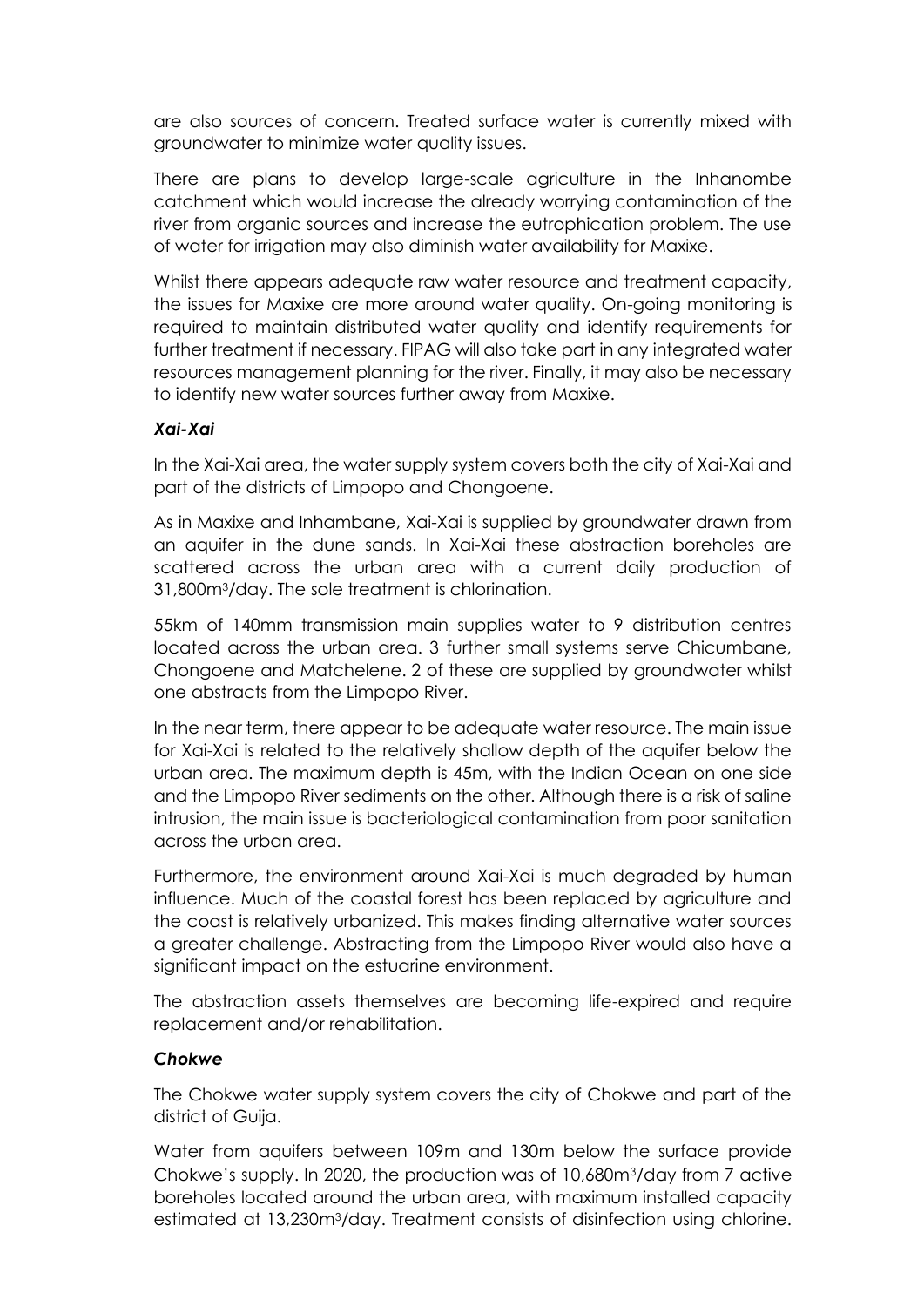Water is then pumped via 27km of transmission main to 3 DCs with a total storage capacity of 800m<sup>3</sup> .

FIPAG also has 7 smaller systems in the villages of Lionde, Massvesse, Conhane, Nwachicoluane, Mapapa, Guijá and Xilembene. All the systems except Xilembene used groundwater, however saline intrusion due to overexploitation is now prevalent in 5 of these located to the south-east and they have since been connected via a 6km long pipe to the main Chokwe system. In Xilembene water is drawn from the Limpopo River, sent to a settling reservoir and then to a compact treatment plant before being pumped to a water tower.

The Chokwe aquifers lie under thick deposits of fluvial deposits containing saline water. The fact that the abstracted water is not saline indicates that the aquifer is well protected by a clay layer. It is assumed that the aquifers are recharged laterally from the continental plateau at the south-west side of the river plain via fault systems in these layers but the overall geo-hydrological situation is not well known.

Water demand in Chokwe already exceeds supply and there is a significant risk that over-exploitation of groundwater could lead to salinization and loss of the complete resource. Further hydrological analysis to identify both local limits and alternative supply sources is required.

The prevalence of flooding also has an impact on water supply with both assets in place and spares stocks being affected in past events. Increasing supply resilience by improving borehole and pump protection should also be a priority.

## *Chibuto*

Information in Chibuto is much more limited as it only came into FIPAG control in 2020. Water is abstracted from the Chongoene River and treated at a plant with 2,450m<sup>3</sup>/day capacity, although it has a 3,000m<sup>3</sup>/day design capacity. The treated water is transferred around 8.5km to Chibuto.

The Chongoene River is both highly seasonal in its flow, often drying up in its upper reaches and badly affected in its lower reaches by agricultural activities such as abstraction for irrigation and eutrophication/excessive plant growth from fertiliser run-off. Whilst population growth in Chibuto is low, water demand already appears to exceed supply. The limited and polluted raw water source is clearly a major risk to safe supplies and identification of both remedial works to the assets and alternative water resources would seem a priority.

**2. Technical (e.g. distribution infrastructure, coverage, quality and quantity, physical water loss)**

## *Inhambane City*

The Inhambane City supply network has 2 distribution centres at Guitambatuno and Muele, with storage capacity consisting of 6 ground reservoirs of 2,710m<sup>3</sup> total capacity. Distribution pipe diameters range from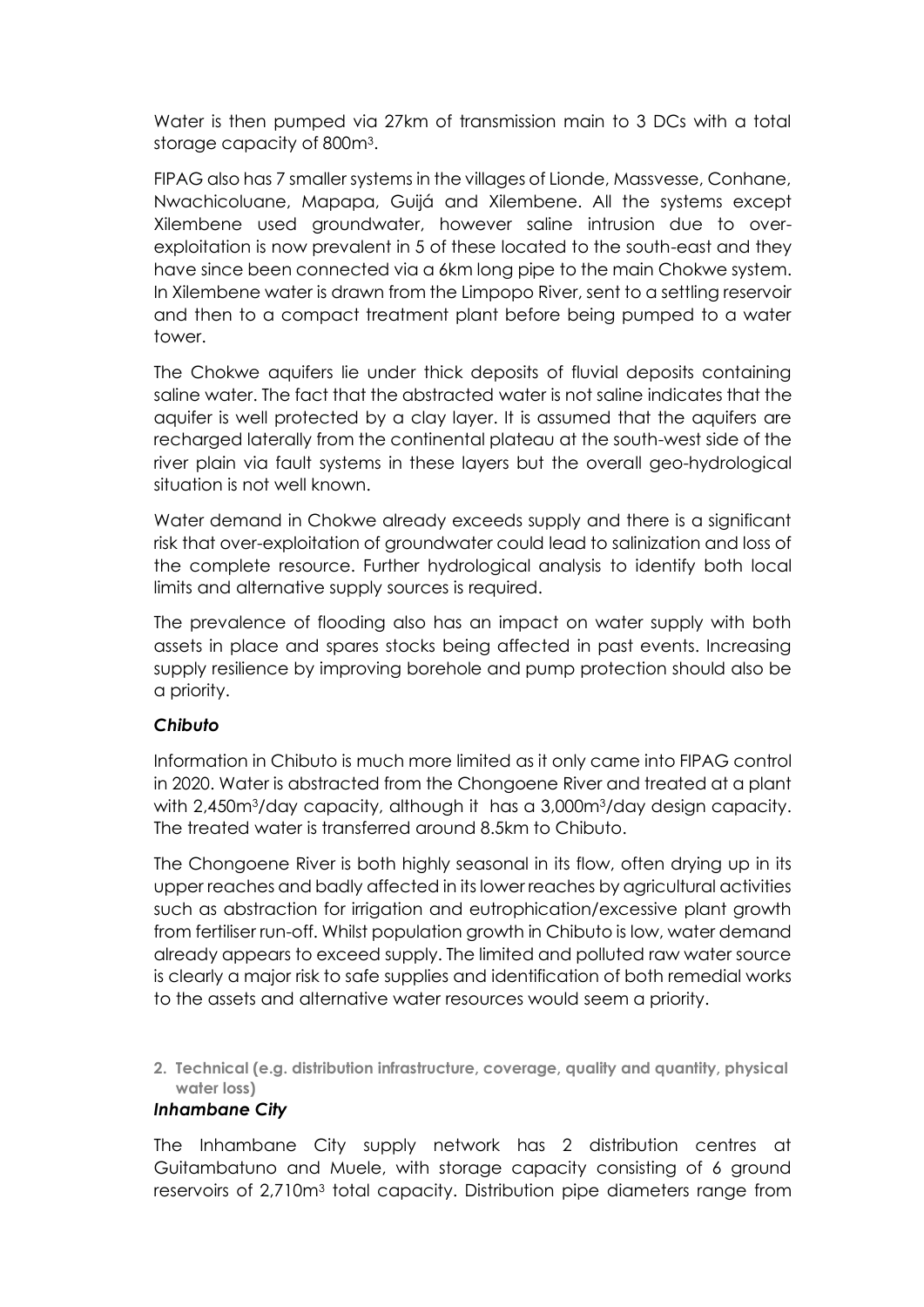50mm to 350mm (50% is 63mm and 75mm) with the main materials being PVC (90%), and HDPE (7%). Total network extent is 233km.

The number of active legal connections has remained stable over the 2016- 2020 period at around 13,500 with active stand-posts also stable at 16 over the same period. Around 71,500 people are now served, with approx. 4,800 from stand-posts.

Coverage has fallen slightly between 2016 and 2020 but remains over 82% andfor those on the system average hours of supply are 18 per day. There has been a significant increase in failed water quality tests since 2016. Whether this is due to increased frequency of testing or more failures is not evident, however this does clearly show the issue of contamination.

Non-revenue water has averaged around 32% over the past 5 years with significant fluctuations probably related to treated water scarcity and billing. In 2016, water into supply was 3,233,000m3/year and has fallen slightly to 3,100,000m3/year in 2020. Over the same period, billed volumes fell from 2,256,000m3/year to 1,989,000m3/year.

For the Inhambane network, the issues can be summarised as follows:

- Maintaining raw water quality and improving treatment processes;
- Enhancing the water transmission and distribution networks to keep pace with population growth and improve water quality at the customer tap; and
- Maintaining the relatively low levels of non-revenue water to both increase revenues and ensure maximum use of scarce water resources.

## *Maxixe*

Treated water from the plant is pumped around 10km via 2x 315mm PVC pipes to 2 distribution centres at Bato and Rumbane, where there are 5 ground reservoirs with a total capacity of 1,650  $\mathrm{m}^{3}$ . Bato DC also has a 250 $\mathrm{m}^{3}$  capacity water tower.

Distribution pipe diameters range from 50mm to 250mm (56% is 63mm and 75mm) with the main materials being PVC (95%) and HDPE (5%). Total network extent is 402km.

The number of active legal connections has increased slightly from 13,740 in 2016 to 14,560 in 2020 period active stand-posts falling from 30 to 20 over the same period. Around 77,200 people are now served, with approx. 6,000 from stand-posts.

Coverage has remained broadly stable between 2016 and 2020 but currently stands at 66%. For those on the system, average hours of supply are 12 per day with average system pressures at 6 bar. As in Inhambane, there are a significant number of failed water quality tests between 2016 and 2020. Whether this is due to increased frequency of testing or more failures is not evident, however this does clearly show the issue of contamination.

Non-revenue water has risen from 35% in 2016 to 57% in 2020. In 2016, water into supply was 2,853,000m3/year and has risen to 4,110,000m3/year in 2020.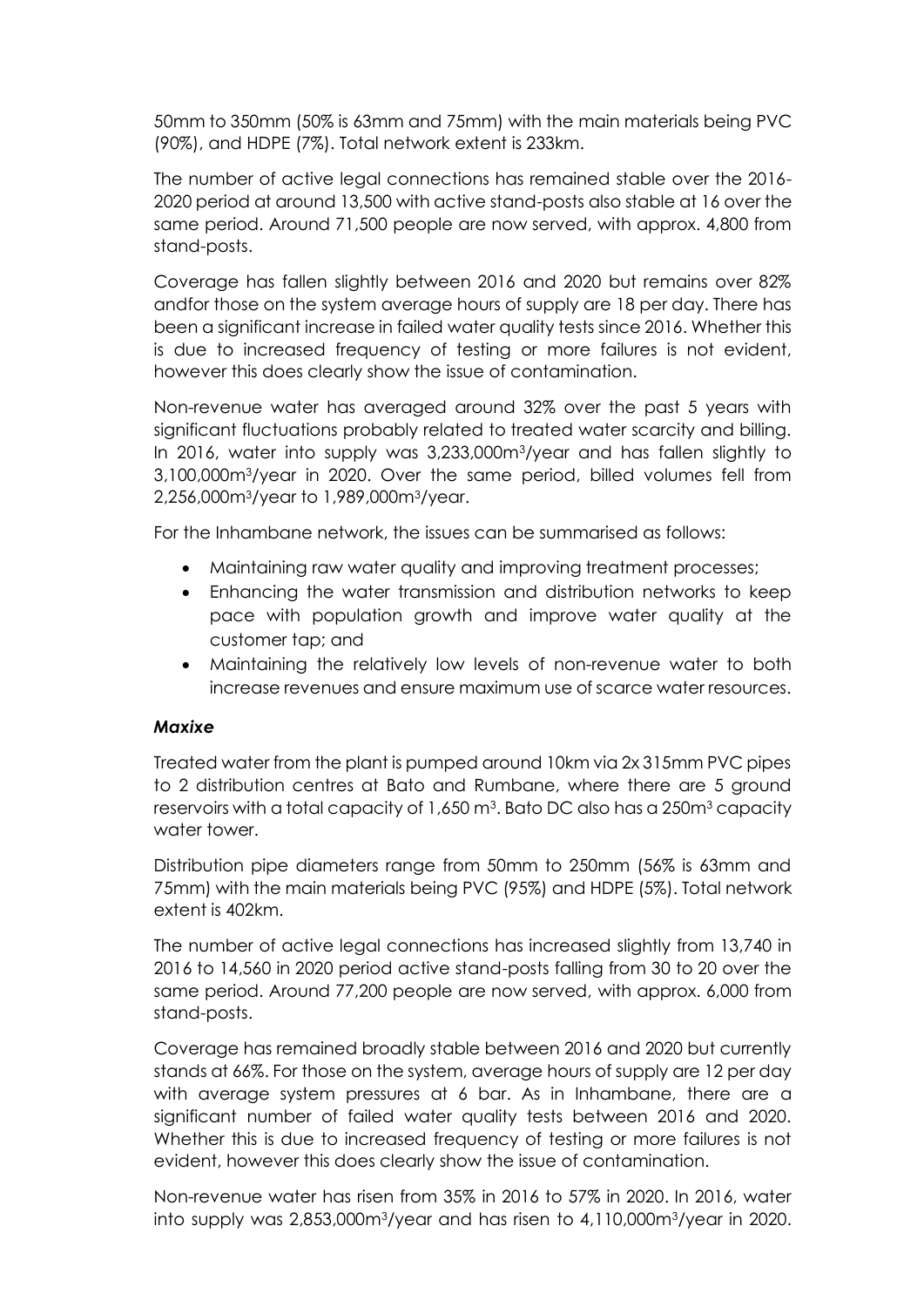Over the same period, billed volumes fell from 1,864,000m3/year to 1,779,000m3/year. The condition of the network and meters as being extremely poor, which is supported by these NRW values. This is likely due to the rapid ageing of the distribution network.

For the Maxixe network, the issues can be summarised as follows:

- Monitoring of raw water quality and improving treatment processes to maintain water quality at the customer tap,
- Urgent rehabilitation of the water transmission and distribution networks to reduce water losses and increase revenues.

## *Xai-Xai*

As noted above, there are 9 DCs in the urban area, with some 5,830m3 of storage capacity. The total reported distribution network length in 2020 was 612km. Diameters and materials are similar to Maxixe and Inhambane.

The number of active legal connections has increased slightly from 26,830 in 2016 to 30,090 in 2020 period with active stand-posts falling from 27 to 20 over the same period. Including the Chongoene area, around 160,000 people are now served, with approx. 8,100 via stand-posts.

Coverage has remained broadly stable between 2016 and 2020 but currently stands at 65%. FIPAG state that (for those on the system) average hours of supply are 20 per day with although average system pressures are low at 3 bar. As in Inhambane and Maxixe, there are a significant number of failed water quality tests between 2016 and 2020. The Artelia Report outlined the testing regime in operation in 2013, and clearly the issue of contamination has continued to grow.

Non-revenue water has risen from 49% in 2016 to 63% in 2020. In 2016, water into supply was 7,876,000m3/year and has risen by 30% to 10,379,000m3/year in 2020. Over the same period, billed volumes fell from 4,029,000m3/year to 3,852,000m3/year. It is evident from the 30% increase of water into supply in 5 years, the low system pressures and increasing NRW values that the distribution network is ageing rapidly.

For the Xai-Xai network, the issues can be summarised as follows:

- Monitoring of raw water quality and improving treatment processes to maintain water quality at the customer tap,
- Planning for rehabilitation of the water transmission and distribution networks to reduce water losses, increase revenues and provide for population growth,
- Identification of alternative water sources to increase supply resilience and keep pace with population growth.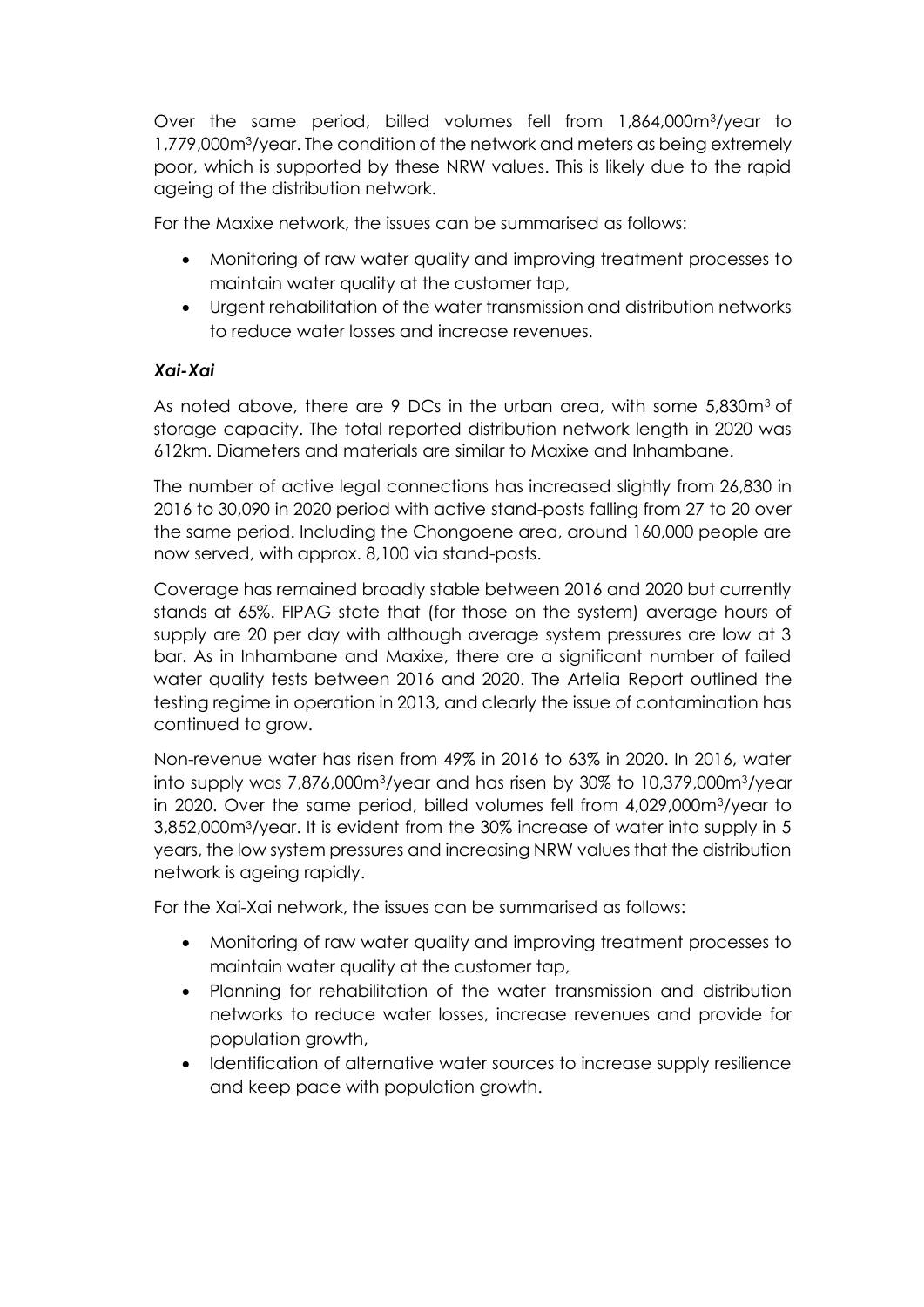## *Chokwe*

From the 3 distribution centres in Chokwe City, water is distributed to both the city and the 5 outlying settlements via 295km of pipes. These vary in diameter from 50mm to 110mm (85% 75mm or smaller), 98% of which is PVC.

The number of active legal connections has increased slightly from 13,375 in 2016 to 21,355 in 2020 period with active stand-posts remaining stable at 34 over the same period. The increase in connections is doubtless due to the addition of the 5 outlying areas and FIPAG estimate that around 123,000 people are now served, with approx. 10,200 via stand-posts.

Coverage has increased from 72% in 2016 to 88% in 2020, although other calculation methods indicate coverage is 80%. Nonetheless, this is at or above the Government coverage target of 80% of urban populations.

For those on the system, average hours of supply are 23 per day. In Xai-Xai it is likely that the average system pressure is low. Water quality testing between 2016 and 2020 appears very limited despite the issues of saline intrusion, flooding incidents and potential agricultural contamination.

Non-revenue water in Chokwe City is reportedly low although it has risen from 21% in 2016 to 29% in 2020. There are higher levels (up to 42%) in the recently connected settlements. In 2016, water into supply was 3,014,000m3/year and has risen slightly to 3,360,000m3/year in 2020. Over the same period, billed volumes were stable at between 2,382,000m3/year (2016) and 2,381,000m3/year (2020). The condition of the Chokwe City network and meters is considered as being good which is borne out by the NRW values. The system received a US\$5.2m investment in 2008, and a further US\$2.1m was spent in 2020 in Xilembene.

For the Chokwe network, the issues can be summarised as follows:

- Monitoring of raw water quality and improving treatment processes to maintain water quality at the customer tap,
- Identification of alternative water sources to increase supply resilience and keep pace with population growth,
- Planning for rehabilitation of the water transmission and distribution networks to reduce water losses, increase revenues and provide for population growth,
- Increasing network and supply resilience from flooding events.

## *Chibuto*

The recent incorporation of the Chibuto supply system into FIPAG means that data in the network is limited. There are in total 12km of transmission mains, with 5 storage reservoirs with total capacity of 1950m<sup>3</sup>. The length of distribution main is variously reported at 63km and 75km, with no data on diameters or materials.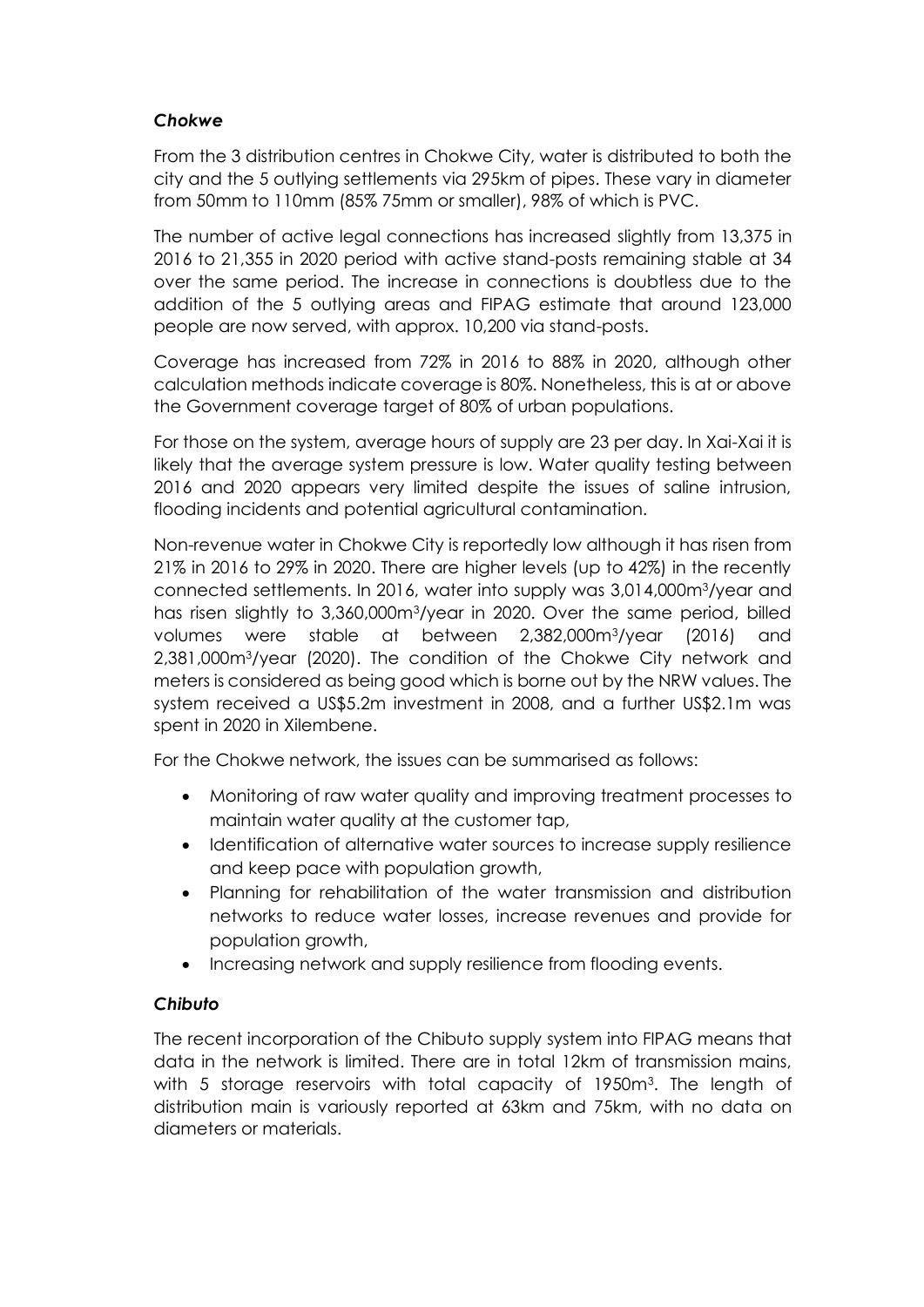The number of active legal connections has reported in 2020 as 3,077 with 16 active stand-posts. Around 21,000 people are served, with approx. 4,800 via stand-posts. With a population of 76,000, this generates a coverage of around 27%.

For those on the system, average hours of supply are 12 per day with average system pressures of 6 bar.

In 2020, non-revenue water in Chibuto was reportedly 74%, with water into supply at 883,300m3/year and billed volumes at 231,200m3/year. The Chibuto network and meters are considered as being poor, an assessment which is borne out by the NRW values. All the assets are clearly life-expired, and management processes appear also to have completely collapsed.

For the Chibuto network, the issues can be summarised as follows:

- Rehabilitation of the water treatment, transmission and distribution networks to improve services, reduce water losses and increase revenues (as a priority)
- Monitoring raw water quality and improving treatment processes to improve water quality,
- Identification of alternative water sources to increase supply resilience and keep pace with population growth.
- **3. Financial & organisational (e.g. commercial water loss, financial situation, capacity)**

The table below shows the reported billings and collections for the Southern Region urban areas up to August 2020.

| Revenue in US\$  | Billing     |           | Collection  |           |             |           |             |           |
|------------------|-------------|-----------|-------------|-----------|-------------|-----------|-------------|-----------|
| $USS 1 = MZN 60$ | Residential | Non-res   | Stand-posts | Totals    | Residential | Non-res   | Stand-posts | Totals    |
| Xai-Xai          | 2,419,171   | 531,457   | 1,236       | 2,962,988 | 2,279,079   | 448.587   | 1,073       | 2,728,739 |
| Chókwè           | 1,348,583   | 254.050   | 1,959       | 1,604,592 | 1,227,818   | 198,336   | 3,096       | 1,429,250 |
| Chibuto          | 248.830     | 20,001    | 316         | 269,148   | 158.640     | 13,255    | 133         | 172,028   |
| Inhambane city   | 1,102,502   | 343,418   | 502         | 1,446,422 | 1,004,289   | 351,168   | 403         | 1,355,860 |
| Maxixe           | 1,188,993   | 164,499   | 1,309       | 1,354,801 | 1,061,320   | 142,260   | 1,692       | 1,205,271 |
| Southerm Region  | 6,308,080   | 1,313,425 | 5,322       | 7,637,951 | 5,731,146   | 1,153,606 | 6,397       | 6,891,149 |

#### <span id="page-15-0"></span>*Table 2. Billings and Collections figures*

These values provide the collection ratios shown in the table below.

|                        | Collection ratio (in %) |                  |                  |       |  |  |  |
|------------------------|-------------------------|------------------|------------------|-------|--|--|--|
|                        | Domestic                | Industrial       | Stand-posts      | Total |  |  |  |
| Xai-Xai                | 94                      | 84               | 87               | 92    |  |  |  |
| Chokwe                 | 91                      | 78               | 158 <sup>1</sup> | 89    |  |  |  |
| Chibuto                | 64                      | 66               | 42               | 64    |  |  |  |
| Inhambane city         | 91                      | 102 <sup>1</sup> | 80               | 94    |  |  |  |
| Maxixe                 | 89                      | 86               | 1291             | 89    |  |  |  |
| <b>Southern Region</b> | 91                      | 88               | 120'             | 90    |  |  |  |

*Note 1: collection of arrears.*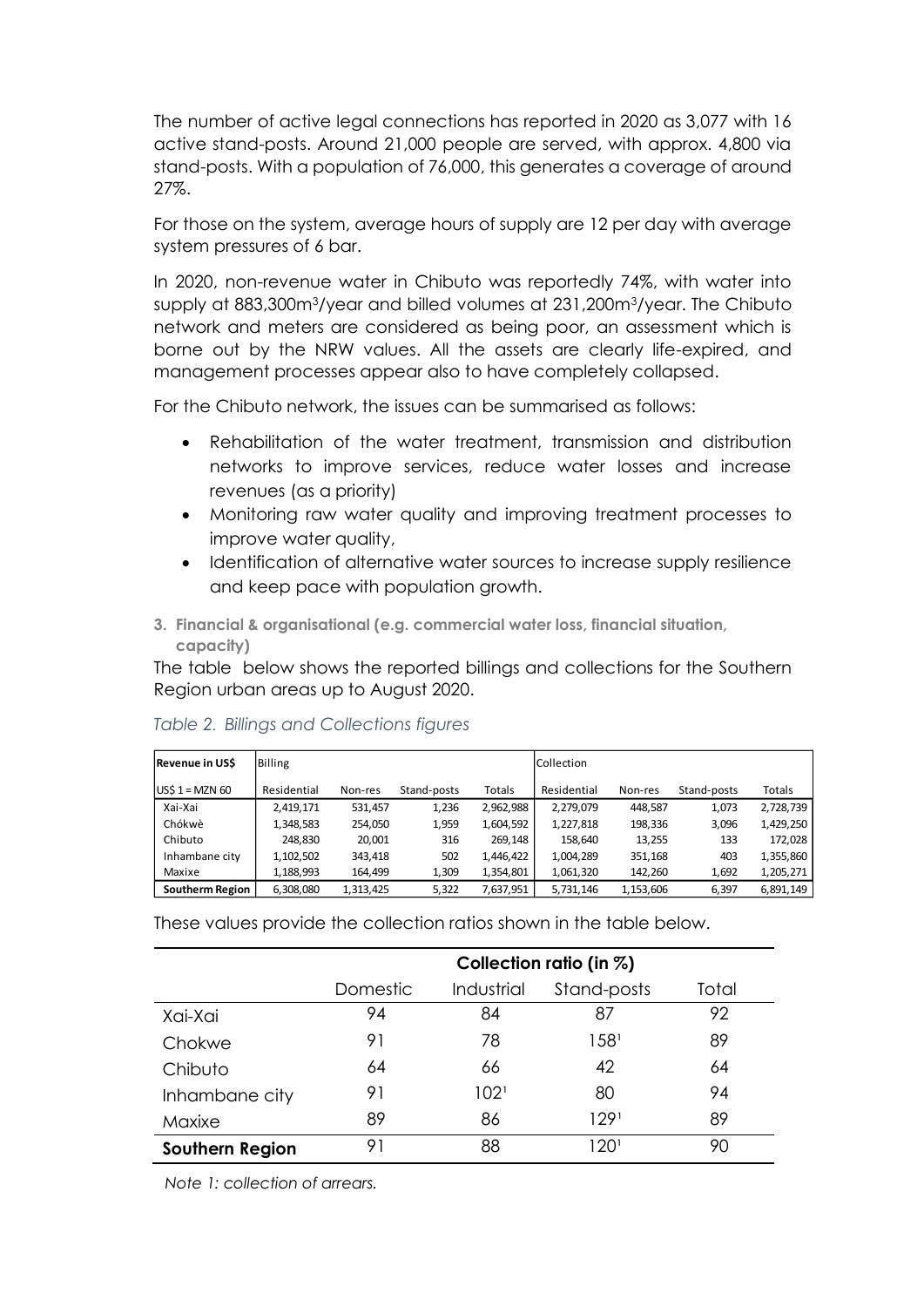## <span id="page-16-0"></span>**3. PROJECTS TO ADDRESS THESE CHALLENGES**

<span id="page-16-1"></span>**A. Description and components (for each city)**

## *Inhambane City*

With coverage over 80% and NRW at 32%, Inhambane City may seem to need only minimal attention. This would be unwise as the ability of the system to meet future demand relies on (a) protection and expansion of the raw water resources and (b) implementation of a systematic NRW programme to continue to control and reduce physical water losses.

As part of this, FIPAG is undertaking a US\$1.22m project to:

- Construct 5 new boreholes in Malembuane;
- Construction of a semi-buried reservoir with a capacity of 500m<sup>3</sup>;
- Construction of a pressure tower with a capacity of 100m<sup>3</sup>;
- Laying of two lines of 7.4 km with DN250mm; and
- Construction of a chlorination point.

There are a range of other projects under development, which include adding further storage across the network, linking the new boreholes at Malembuane with the Tofo Beach system and upgrading the Tofo Beach treatment plant to address iron. There are also plans to replace up to 300km of distribution network, install 25 bulk meters and 40 pressure monitoring points.

These projects, if implemented, will assist in addressing the main issues for the urban area. The impact of COVID-19 on these works has not been reported.

## *Maxixe*

The main challenges for Maxixe are around primarily operational in nature; improving the quality of water supplied, along with rehabilitation and upgrade of the networks to reduce physical water losses. In the longer term, as alternative uses compete for water and sanitation issues increase contamination, further raw resources may be necessary.

FIPAG have plans to address these issues by:

- Improving the efficiency of the surface treatment plant for increased volumes and water quality; and
- Construction of 24 boreholes at Nhamaxaxa, with a 1000m<sup>3</sup> reservoir, and transmission pipes

For the network, there are a range of projects under development and/or in progress, which include adding further storage across the network, pump replacement/upgrades, and network replacement. These will address physical losses and help to meet future water demand to be met. The impact of COVID-19 on these works has not been reported.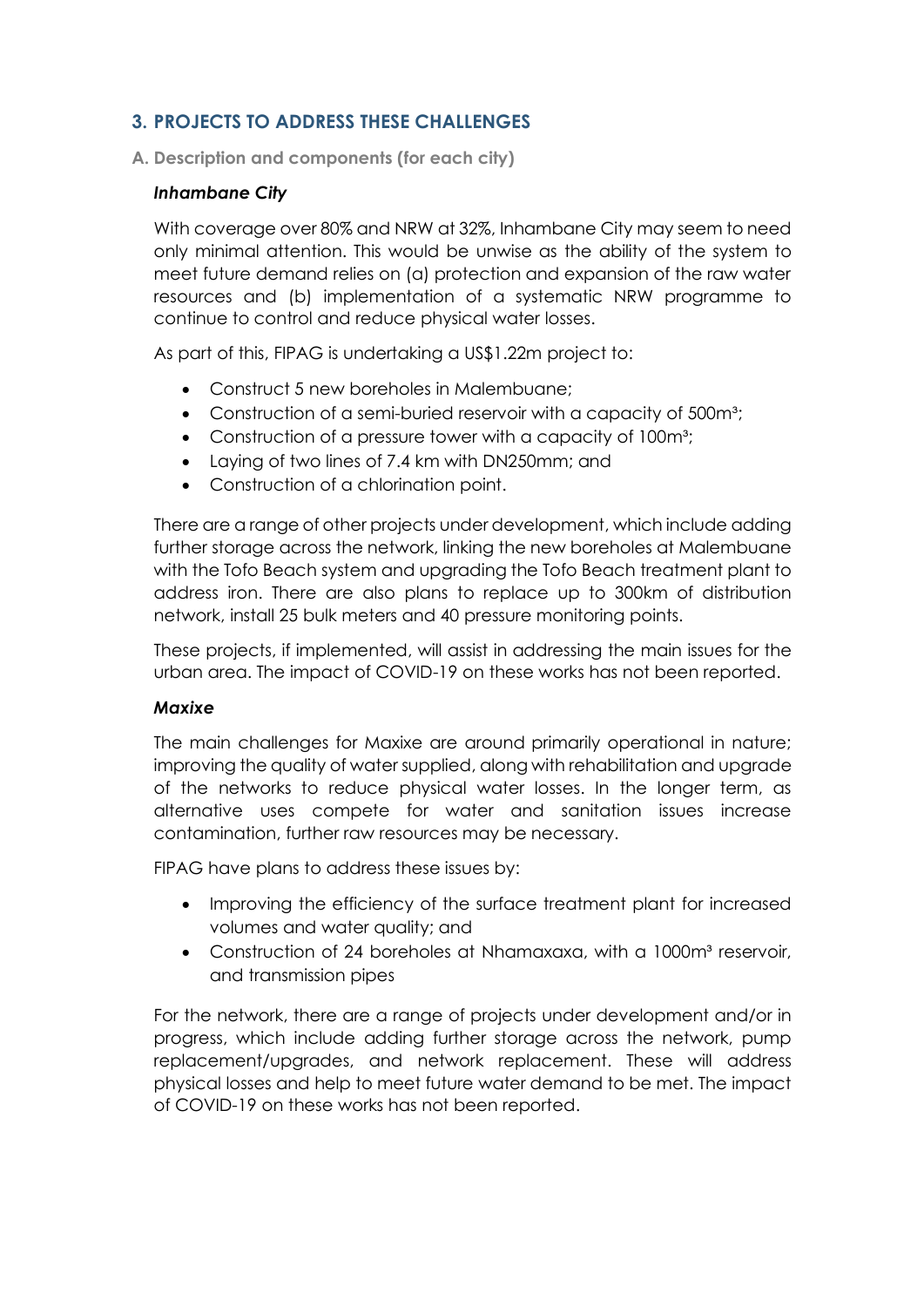## *Xai-Xai*

From a resource volume perspective, Xai-Xai appears to be well-placed. From a resource quality perspective, Xai-Xai appears to be facing significant issues. The shallowness of the aquifer, the location of the urban area between the ocean and the river and the poor sanitation are present major risks for continued use of the resource and water quality.

There are projects in preparation/under development for the urban area. These appear however to relate to continued exploitation of the aquifer with associated infrastructure (i.e. transmission pipes and storage) with the objective of increasing coverage.

In terms of addressing the water quality issues, there are plans to bring into use new boreholes in the less-risky areas of the aquifer around Marien Ngoaby 10km to the north-east of the urban area.

From a networks and physical loss reduction perspective, there are plans to significant extra storage and install or replace up to 300km of the distribution network across the urban area. A total budget of US14.3m is indicated for these works, although there is no timeline for completion.

It should be noted that with an 30% increase in NRW in 5 years the actual volumes of water reaching the customer are in danger of becoming disconnected from the volumes abstracted. If the local FIPAG operational response is merely to increase the rate of abstraction, then it seems reasonably likely that the aquifer will collapse and thus a relatively manageable situation of adequate supply becomes a catastrophe. Reducing physical losses has to be a priority in Xai-Xai for the long-term security of the resource.

## *Chokwe*

As in Inhambane City, the situation with regards to coverage and NRW appears satisfactory and little investment is required. There are studies to investigate up to 11 new boreholes across the area, with improved disinfection systems (hypochlorite), 16km of transmission pipe and 5 new storage reservoirs with a total capacity of 6,100m<sup>3</sup>. At proposed capacities of 80m<sup>3</sup>/hour, these boreholes may well be sufficient to address the increasing demand from population growth and continued system expansion towards 100%.

There is also much activity proposed for distribution, with plans to install over 190km of new network to extend the service in Chokwe City and the adjacent settlements. Also proposed is the repair, replace or rehabilitate up to 40km of the existing pipes.

It would be expected in developing this new infrastructure that due regard has been given to asset resilience the flooding risks. It is also not evident whether there has been research into the sustainability of the aquifer under a potential 100% increase in abstraction.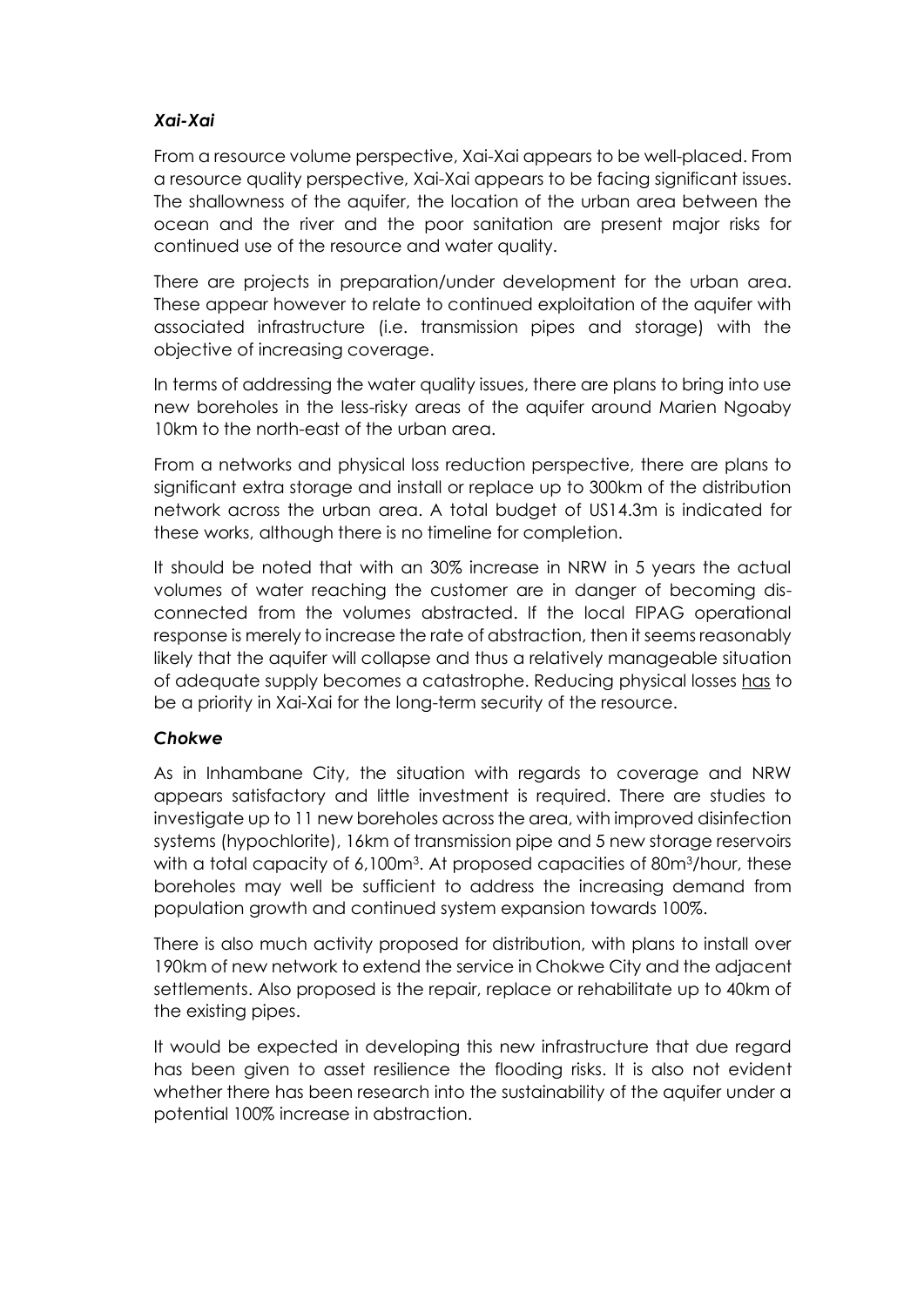## *Chibuto*

Acting on the premise that the entire infrastructure in Chibuto is life-expired, FIPAG is developing a comprehensive plan for almost total repair/renewal of the infrastructure. Proposed works reach from the abstraction point on the Chongoene River, transferring the existing treatment plant to near the abstraction point, repairing and duplicating the existing transmission pipes, 4 new storage reservoirs, up to 270km of pipe replacement and extensive work on pumps, power supplies and other electro-mechanical equipment.

Moving the treatment plant closer to the river may also expose it to flooding.

<span id="page-18-0"></span>**B. Rationale/technical areas to be addressed (incl. critical/steady state/growth components)**

As part of a review of the investment programme for the urban areas it served in the Southern region, an overall water demand model was created. This model used FIPAG data for each of their service areas as follows:

- the current and forecast populations for the areas served by FIPAG (note: these do not correspond exactly with INE forecasts for those urban areas and districts);
- the current number of domestic, industrial, commercial and municipal connections;
- the current number of stand-posts:
- the current asset infrastructure in place e.g. reservoirs and well-fields, treatment plants, transmission pipes, storage reservoirs & distribution networks lengths; and
- the current level of non-revenue water (physical and commercial losses).

| Conventional system coverage in<br>2030 | 80% (75% by individual connections,<br>25% by stand-posts) |
|-----------------------------------------|------------------------------------------------------------|
| Total reserve capacity                  | 1 day's production                                         |
| Household size                          | 5.3 people                                                 |
| No. of people served by stand-<br>post  | 300                                                        |
| Consumption – current average           | 90 litres /capita/day                                      |
| Consumption – new /future               | 110 litres /capita/day                                     |
| Consumption @stand-post                 | 20 litres/capita/day                                       |
| Hours of supply                         | 24                                                         |
| Maximum day demand<br>production factor | 1.1                                                        |
| Production capacity                     | 24h/day                                                    |

Consumption and engineering assumptions. These were as follows: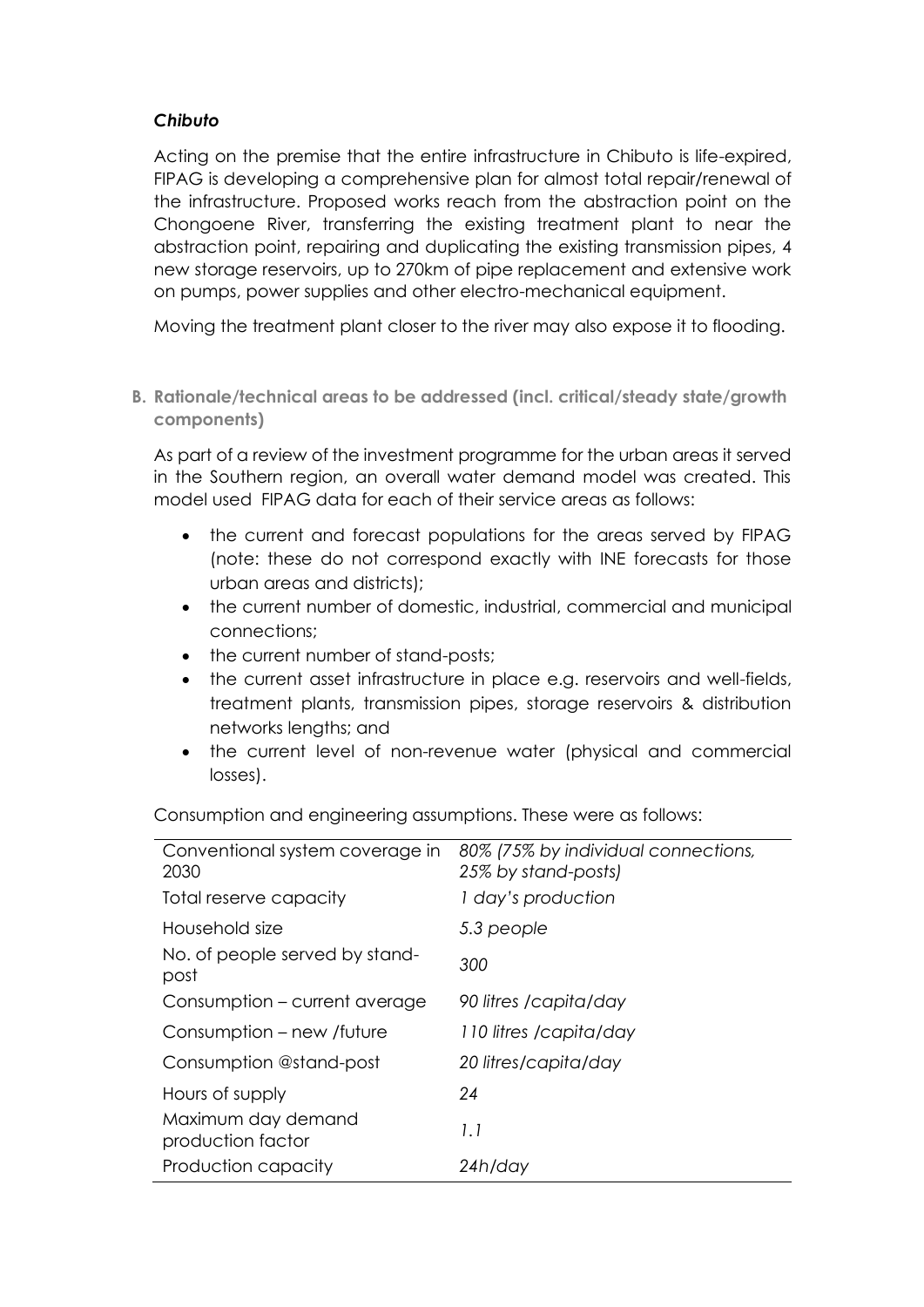Using this data and assumptions, water demand forecasts for each urban area were developed that meet the **80%** coverage through conventional system and **20%** coverage through point sources by 2030. Included in these water demand forecasts were FIPAG NRW targets for the relevant region as reviewed in the Sustainable Services NRW Concept Note. For the Southern region, the 2030 target for NRW is 28% of water into supply.

The outcomes of this water demand assessment are shown in the table below.

|                              | Forecast water demand & current | 2020              | 2024                            | 2030   |  |
|------------------------------|---------------------------------|-------------------|---------------------------------|--------|--|
| available/installed capacity |                                 |                   |                                 |        |  |
|                              |                                 |                   | (m3/day)                        |        |  |
|                              |                                 | Current available |                                 |        |  |
|                              |                                 | treatment         | <b>Water Demand Projections</b> |        |  |
| <b>PROVINCIA</b>             | <b>DISTRITO</b>                 | capacity          |                                 |        |  |
| Inhambane                    | <b>INHAMBANE</b>                | 9,500             | 31,500                          |        |  |
| Inhambane                    | <b>MAXIXE</b>                   | 10,000            | 18,500                          | 23,500 |  |
| Gaza                         | <b>XAI-XAI</b>                  | 31,800            | 67,800                          | 77,800 |  |
| Gaza                         | <b>CHOKWE</b>                   | 17,500            | 24,500                          |        |  |
| Gaza                         | <b>CHIBUTO</b>                  | 5,300             | 20,300                          | 30,300 |  |

*Table 3 – 2030 water demand projections with installed treatment capacities: 80% coverage* 

The red text/pink shading shows where the current installed infrastructure runs out of capacity to supply the relevant population in that urban area.

For the two urban areas of Inhambane City and Maxixe, water treatment capacity and demand appear to be reasonably matched to 2030. It should be noted however that this outcome is only achieved through a 50% reduction in NRW in Maxixe.

Current treatment capacity in Xai-Xai appears to be adequate in the short term although again this is dependent on a 55% reduction in NRW from its current reported level of 63%. In reality, given the timescale for such an impact, Xai-Xai will probably begin to reach its treatment capacity limit somewhat sooner than 2027.

For the remaining two towns in Gaza Province, Chokwe and Chibuto, demand rapidly out-strips treatment capacity. Allied with the risk of flooding and potential aquifer pollution issues, expansions in treatment capacity and process upgrades should be considered soon even before population growth is taken into account.

The main constraint identified in this model is treatment capacity. Whilst this aspect is important, there are associated downstream issues such as storage capacity that would also need to be addressed in the event of an increase in treatment capacity.

This model does however assume that there would be adequate raw water resource to supply any upgraded treatment capacity. No assessment has been undertaken of water resources in the work for this Note, and any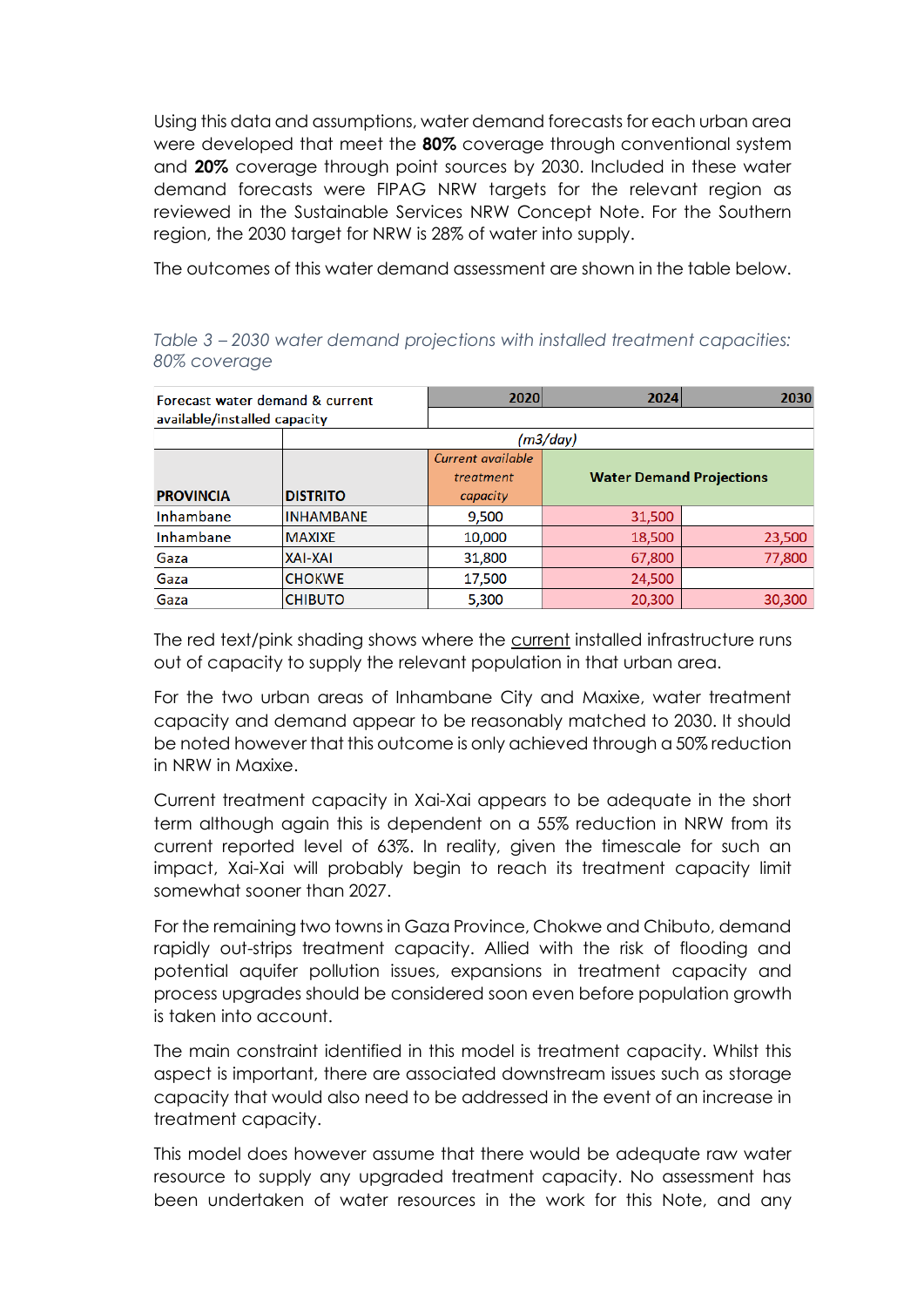reference herein refers to work in this area found in the Artelia 2013 report. As reported in earlier sections, for several of these urban areas the issue of raw water resource is critical and requires further investigation.

<span id="page-20-0"></span>**C. Results, objectives, outputs and outcomes**

The table 4 below shows for each of the Southern Region urban areas the increase in numbers of people served by 2030 with 80% coverage, separated into individual connections and stand-posts.

|                 |                          | <b>POPULATION SERVED</b> |                    |                    |        |     |  |
|-----------------|--------------------------|--------------------------|--------------------|--------------------|--------|-----|--|
|                 |                          |                          | <b>Connections</b> | <b>Stand Posts</b> |        |     |  |
| <b>PROVINCE</b> | <b>SERVICE AREA/CITY</b> | 2020                     | 2030               | 2020               | 2030   |     |  |
| Inhambane       | <b>INHAMBANE</b>         | 59,890                   | 94,035             | 4,800              | 6,002  |     |  |
|                 | <b>MAXIXE</b>            | 72,541                   | 95,008             | 6,300              | 31,669 |     |  |
|                 | <b>Total</b>             | 132,431                  | 189,044            | 11,100             | 37,672 | 88% |  |
|                 | <b>XAI-XAI</b>           | 149.646                  | 218,086            | 5.700              | 24.232 |     |  |
| Gaza            | <b>CHOKWE</b>            | 109.477                  | 114.367            | 10.200             | 28.592 |     |  |
|                 | <b>CHIBUTO</b>           | 16,197                   | 50,357             | 4.200              | 16,786 |     |  |
|                 | Total                    | 275,319                  | 382,809            | 20,100             | 69,609 | 96% |  |

## <span id="page-20-1"></span>*Table 3. 2030 served population by urban area with 80% coverage.*

More importantly, the following table identifies some of the additional infrastructure required to achieve this 80% coverage target by 2030 [Note: some aspects such as transmission mains and storage reservoirs have been omitted].

<span id="page-20-2"></span>*Table 4. Asset requirements by Sourthern region urban area with 80% coverage by 2030.*

|                 | <b>Assets</b>            |                      |        |                                   |       |                    |        |                    |      |
|-----------------|--------------------------|----------------------|--------|-----------------------------------|-------|--------------------|--------|--------------------|------|
|                 |                          | Intakes+WTP (m3/day) |        | <b>Distribution Networks (km)</b> |       | <b>Connections</b> |        | <b>Stand Posts</b> |      |
| <b>PROVINCE</b> | <b>SERVICE AREA/CITY</b> | 2020                 | 2040   | 2020                              | 2030  | 2020               | 2030   | 2020               | 2030 |
| Inhambane       | <b>INHAMBANE</b>         | 10,816               | 12,561 | 233                               | 248   | 13,350             | 14,861 | 16                 | 17   |
|                 | <b>MAXIXE</b>            | 11,969               | 12,376 | 402                               | 418   | 14,239             | 15,844 | 20                 | 93   |
|                 | <b>Total</b>             | 22,785               | 24,937 | 635                               | 666   | 27,589             | 30,705 | 36                 | 110  |
|                 | XAI-XAI                  | 31,800               | 38,861 | 612                               | 798   | 29,424             | 48,033 | 20                 | 94   |
| Gaza            | <b>CHOKWE</b>            | 10,000               | 18,690 | 295                               | 325   | 20,938             | 23,930 | 34                 | 106  |
|                 | <b>CHIBUTO</b>           | 3,000                | 7,560  | 63                                | 132   | 3,007              | 9,894  | 16                 | 58   |
|                 | <b>Total</b>             | 44,800               | 65,111 | 970                               | 1,255 | 53,369             | 81,856 | 70                 | 258  |

In this model, it should be noted when the 2030 water demand forecast was not met by the current (2020) installed capacity, the requirements for new abstraction, treatment plants, storage reservoirs and transmission main were based on 2040 water demand forecasts (see Table 2).

This is because general water engineering practice is to provide for longer periods than 5 years and infrastructure of this type is generally 'lumpy' in its implementation rather than linear.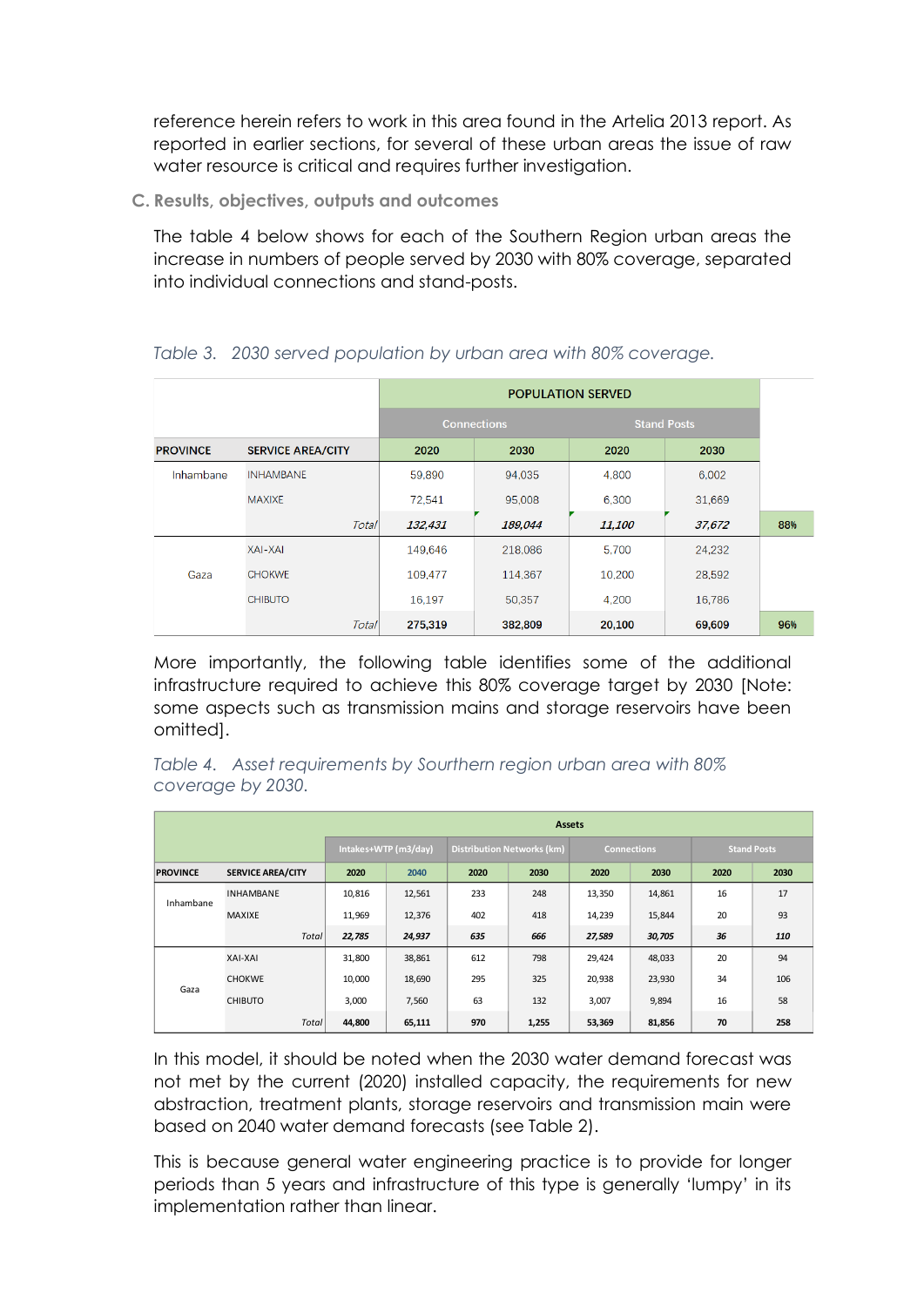## <span id="page-21-0"></span>**D. Cost estimates**

Current (2020) capital costs were estimated for the following new asset infrastructure:

- Water treatment by source: surface water, borehole (CI<sub>2</sub> disinfection) only) and borehole (Fe & Mn removal and disinfection)
- Ground reservoirs (by volume from 1,000m<sup>3</sup> to 10,000m<sup>3</sup>)
- Transmission mains (by diameter)
- Elevated storage (towers @average capacity of 250m<sup>3</sup>) and pumping stations
- Distribution networks (by diameter)
- Individual connections and stand-posts

These were used to develop estimates for the costs of the required new assets to meet the 2030 coverage target of 80%. These are shown by urban area in Table 6 below.

## <span id="page-21-1"></span>*Table 6. New asset costs by urban area with 80% coverage by 2030.*

|                 |                                        |             | Cost by Asset Type (in US\$ 2020 values) |                       |                |                |                    |  |  |
|-----------------|----------------------------------------|-------------|------------------------------------------|-----------------------|----------------|----------------|--------------------|--|--|
|                 | <b>NEW ASSET COSTS (BY URBAN AREA)</b> |             | Intakes+WTP                              | <b>Transmission M</b> | <b>Storage</b> | <b>Distrib</b> | <b>Connections</b> |  |  |
| <b>PROVINCE</b> | <b>SERVICE AREA/CITY</b>               | 150,799,074 | 23,920,000                               | 67,275,000            | 19,365,000     | 30,200,000     | 10,039,074         |  |  |
| Inhambane       | <b>INHAMBANE</b>                       | 25,549,068  | 4,900,000                                | 11,740,000            | 3,515,000      | 4,800,000      | 594,068            |  |  |
|                 | <b>MAXIXE</b>                          | 22,276,824  | 6,500,000                                | 4,410,000             | 3,500,000      | 6,000,000      | 1,866,824          |  |  |
|                 | <b>Total</b>                           | 47,825,892  | 11,400,000                               | 16,150,000            | 7,015,000      | 10,800,000     | 2,460,892          |  |  |
|                 | <b>XAI-XAI</b>                         | 45,967,342  | 4,320,000                                | 24,500,000            | 3,000,000      | 10,000,000     | 4,147,342          |  |  |
|                 | <b>CHOKWE</b>                          | 21,426,397  | 1,000,000                                | 12,600,000            | 4,000,000      | 2,400,000      | 1,426,397          |  |  |
| Gaza            | <b>CHIBUTO</b>                         | 35,579,443  | 7,200,000                                | 14,025,000            | 5,350,000      | 7,000,000      | 2,004,443          |  |  |
|                 | <b>Total</b>                           | 102,973,182 | 12,520,000                               | 51,125,000            | 12,350,000     | 19,400,000     | 7,578,182          |  |  |

The model also included the costs of existing asset renewal in line with current FIPAG policies for each asset type. The analysis also considered FIPAG's own assessment of the condition of its assets by urban area. The totals are shown in Table 7 below:

<span id="page-21-2"></span>

|  |  |  |  | Table 7. Asset renewal costs by urban area with 80% coverage by 2030. |  |
|--|--|--|--|-----------------------------------------------------------------------|--|
|--|--|--|--|-----------------------------------------------------------------------|--|

| ASSET RENEWAL COSTS (BY URBAN AREA) |                          |            | Cost by Asset Type (in US\$ 2020 values) |                           |                |                     |                    |  |  |
|-------------------------------------|--------------------------|------------|------------------------------------------|---------------------------|----------------|---------------------|--------------------|--|--|
|                                     |                          |            |                                          | <b>Transmission Mains</b> | <b>Storage</b> | <b>Distribution</b> | <b>Connections</b> |  |  |
| <b>PROVINCE</b>                     | <b>SERVICE AREA/CITY</b> | 47,460,234 | 17.090.413                               | 11.062.959                | 11,062,959     | 11,062,959          | 5,008,342          |  |  |
| Inhambane                           | <b>INHAMBANE</b>         | 9,916,947  | 2,912,532                                | 3.650.064                 | 829.963        | 1.794.100           | 730,287            |  |  |
|                                     | <b>MAXIXE</b>            | 8,722,906  | 3,516,072                                | 915,192                   | 833,253        | 2,478,000           | 980,389            |  |  |
|                                     | <b>Total</b>             | 18,639,852 | 6,428,605                                | 4,565,256                 | 1,663,216      | 4,272,100           | 1,710,676          |  |  |
|                                     | XAI-XAI                  | 15,363,639 | 6,338,376                                | 2,213,587                 | 261.736        | 4,712,400           | 1,837,540          |  |  |
| Manica                              | <b>CHOKWE</b>            | 11,054,137 | 3.171.000                                | 3.914.988                 | 668.760        | 2.065.000           | 1,234,389          |  |  |
|                                     | <b>CHIBUTO</b>           | 2,402,605  | 1,152,432                                | 369,127                   | 126,109        | 529.200             | 225.737            |  |  |
|                                     | <b>Total</b>             | 28.820.381 | 10,661,808                               | 6,497,703                 | 1,056,605      | 7.306.600           | 3,297,666          |  |  |

It should be emphasised that these cost estimates do not include the budget(s) for any project(s) currently under construction within the Southern region. Several outline studies have been undertaken/are underway for further projects in the region to address the water demands in the various urban areas.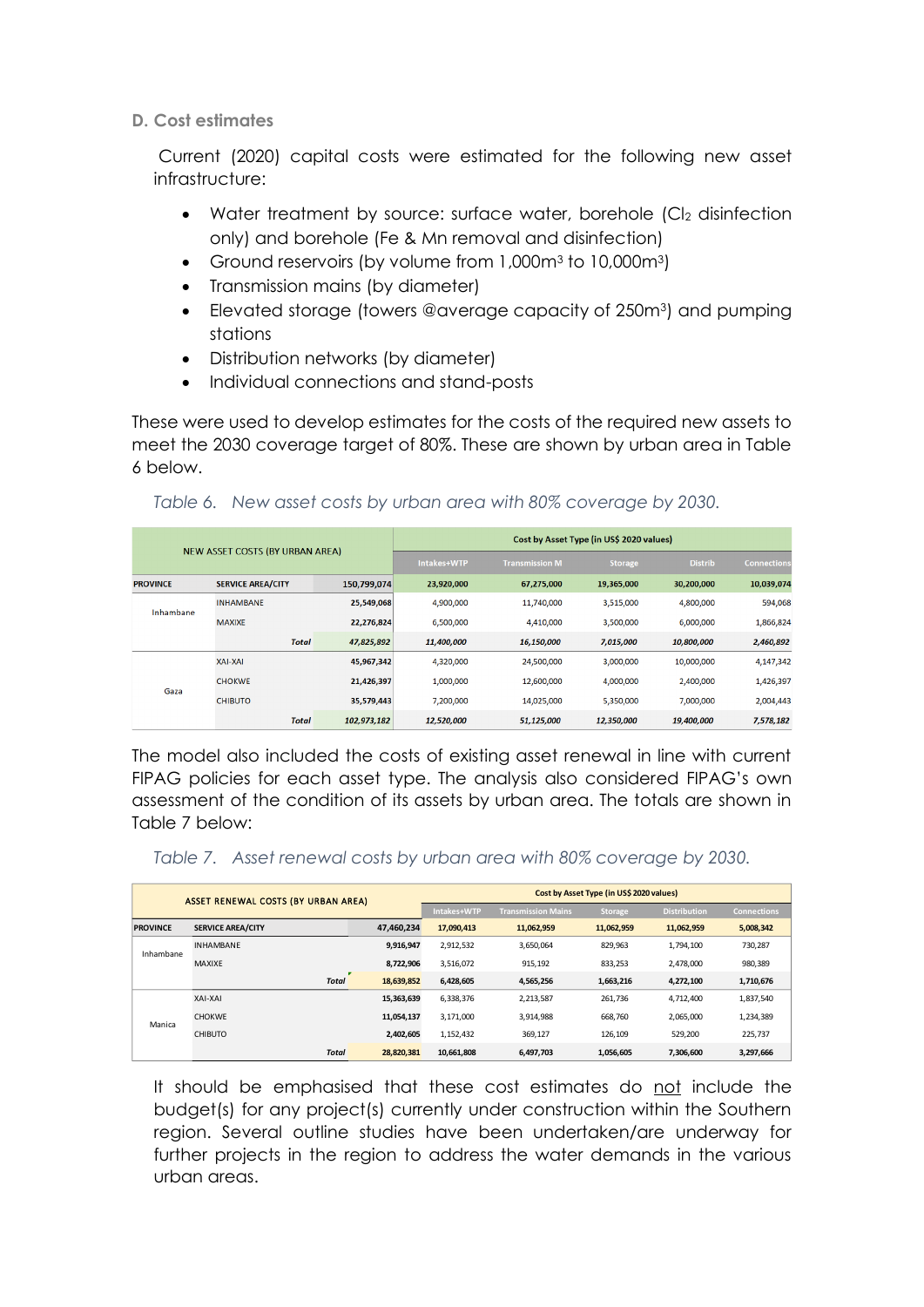This Concept Note does not contain details of those studies. From a brief cursory review of what has been provided, it is evident however that any proposed project will seek to improve the service to FIAPG customers. The limitations on delivery are those of resources (mainly water), finance and expertise.

## <span id="page-22-0"></span>**E. Programme/implementation timeline**

As part of model development, it was necessary to assume an expenditure profile for works to meet the growth in demand. The assumption used is shown in the table below.

| 2022 | 2023 | 2024 | 2025 | 2026 | 2027 |
|------|------|------|------|------|------|
| 5%   | 0%   | 25%  | 25%  | 25%  | 0%   |

It should be emphasised that this is a general profile for demand modelling purposes not a profile for any project in any city. These would be developed as needed for specific projects.

## <span id="page-22-1"></span>**F. Environmental & social aspects (incl. SDG aspects)**

The main interventions identified include surface water abstraction works, expanding water supply intakes, borehole drilling, construction of water treatment plants, transmission mains, storage and water distribution networks.

These activities are considered likely to generate significant and irreversible environmental and social impacts. All projects should include mitigation measures to minimize the impacts; inter alia, noise vibrations, generation and disposal of construction waste, health and safety risks for contracted workers involved in construction activities, health risks and community safety.

These activities may be also associated with soil erosion and degradation, dust emissions of increased road traffic and construction activities within the community, workflow, physical and economic displacement of PAPs and risks related to Gender Based Violence (GBV).

All proposed projects must be preceded by an Environmental and Social Impact Assessment (ESIA). Thus will include the Environmental and Social Management Plan (ESMP) according to the Mozambican Environment Law (Law No. 20/97 of 1 October) and other international Environmental & Social Safeguards including those from the financier.

These policies are based on the precautionary principle that focuses on preventing the occurrence of significant or irreversible negative environmental impacts, regardless of the existence of scientific certainty about the occurrence of such impacts on the environment.

The environmental policies define the procedures for assessing the environmental impact as a preventive tool in the environmental management of projects. They also support the Government of Mozambique in making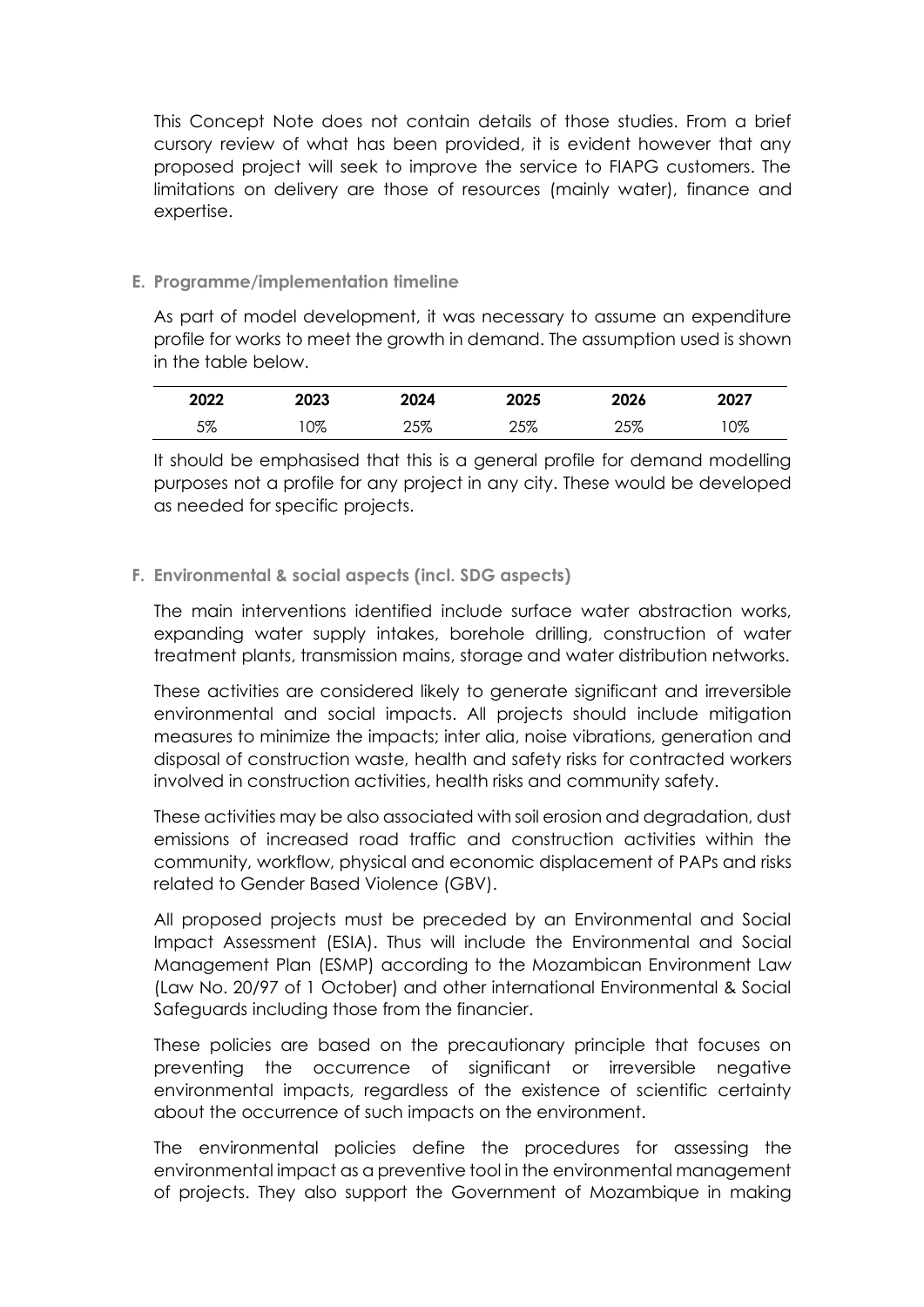decisions regarding the granting of the environmental licenses for project development.

A range of Environmental and Social instruments will be prepared as appropriate. These are as follows;

- (i) Environmental and Social Management Framework (ESMF) due to the size of project area;
- (ii) Environmental and Social Impact Assessment/ESMP when the projects have been defined and for the environmental licensing following the Mozambican leaislation;
- (iii) Resettlement Policy Framework (RPF) and subsequently the Resettlement Action Plan to address the physical and economic displacement of Project Affected People (PAP);
- (iv)Gender Based Violence and Sexual Harassment (GBV/ SH) Plan;
- (v) Stakeholder Engagement Plan (SEP) including the Grievance Redness Mechanism (GRM).

Conducting an Environmental and Social Impact Assessment involves the following key steps:

- 1) Screening and classification by the Ministry of Land and Environment (MTA),
- 2) Preparation of a Pre-Feasibility Study and Environmental Scoping (EPDA) and preparation of a Terms of Reference (ToR) for the ESIA;
- 3) Preparation of the ESIA, including an Environmental and Social Management Plan (ESMP) and Resettlement Action Plan after the approval of the EPDA and ToR.

FIPAG has significant experience of preparing and presenting ESIA's as part of the Greater Maputo Water Supply Master Plan Project Phase II (GMWSP II). This experience will prove invaluable for application on other projects in the Southern Region as appropriate.

<span id="page-23-0"></span>**G. Risks & mitigations (city-specific if required)**

FIPAG has developed a standard framework for assessing high-level risks and identifying suitable mitigations. For each specific project, a more detailed risk assessment and mitigation process would be developed and implemented, in the table below.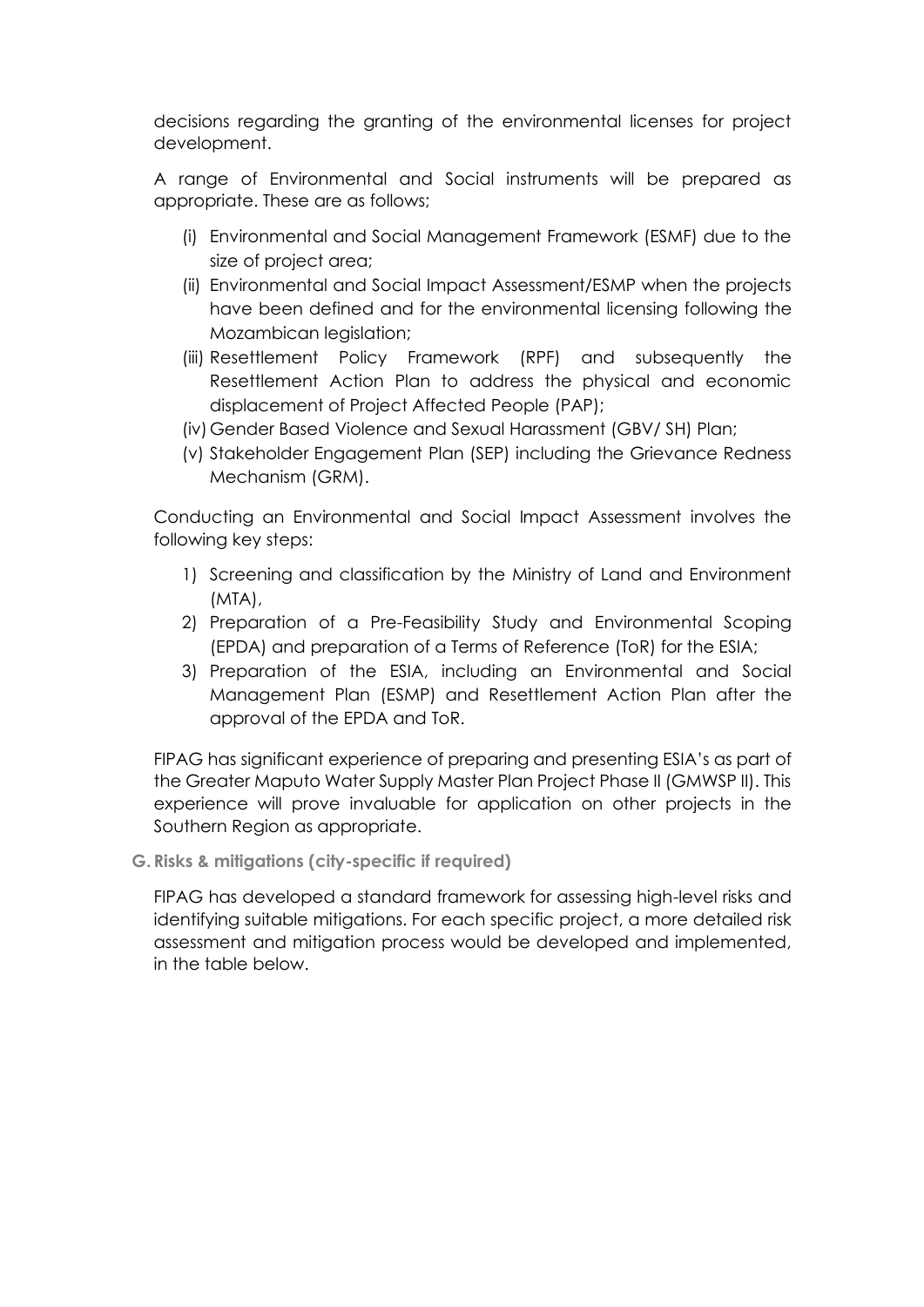| <b>RISK LOG FRAME APPROACH</b>                                                                                            |                 |                         |                          |                  |                                                                                                                   |  |  |  |
|---------------------------------------------------------------------------------------------------------------------------|-----------------|-------------------------|--------------------------|------------------|-------------------------------------------------------------------------------------------------------------------|--|--|--|
|                                                                                                                           |                 |                         |                          |                  |                                                                                                                   |  |  |  |
| <b>FACTOR/RISK</b>                                                                                                        | <b>COMMENTS</b> | <b>PROBABILITY</b>      | <b>SEVERITY</b>          | <b>RISK TYPE</b> | <b>MITIGATION MEASURES</b>                                                                                        |  |  |  |
| <b>EXTERNAL FACTOR/RISK</b>                                                                                               |                 | High Probability        |                          |                  |                                                                                                                   |  |  |  |
| Absence of alternative sources and redundancy of water                                                                    |                 |                         | Strong                   | <b>Extreme</b>   | Planned measures to strengthen the capacity of sources and                                                        |  |  |  |
| supply systems                                                                                                            |                 | $\mathcal{A}$           | 4                        |                  | establish links to ensure alternative supply solutions in<br>vulnerable systems.                                  |  |  |  |
| <b>EXTERNAL FACTOR/RISK</b>                                                                                               |                 |                         |                          |                  |                                                                                                                   |  |  |  |
|                                                                                                                           |                 | Possible                | Moderate                 | <b>Moderate</b>  | The implementation of the planned actions should be                                                               |  |  |  |
| Unsustainability of interventions due weak territorial                                                                    |                 |                         |                          |                  | preceded by water supply master plans aligned with the<br>urban expansion plans, with a strong involvement of the |  |  |  |
| ordering and projection of urban settlements                                                                              |                 | 3                       | 3                        |                  | municipalities.                                                                                                   |  |  |  |
| <b>EXTERNAL FACTOR/RISK</b>                                                                                               |                 |                         |                          |                  |                                                                                                                   |  |  |  |
|                                                                                                                           |                 | <b>High Probability</b> | Strong<br><b>Extreme</b> |                  | The water supply master plans will include risk mitigation                                                        |  |  |  |
| Coastal location and vulnerability of urban settlements to                                                                |                 |                         |                          |                  | measures/reduction and capacity building in systems                                                               |  |  |  |
| natural disasters such as erosion affecting the distribution<br>network, saline intrusion and reduction of recharge rates |                 | $\Delta$                | $\overline{A}$           |                  | management, including water sources.                                                                              |  |  |  |
| in aquifers.                                                                                                              |                 |                         |                          |                  |                                                                                                                   |  |  |  |
| <b>EXTERNAL FACTOR/RISK</b>                                                                                               |                 |                         |                          |                  |                                                                                                                   |  |  |  |
|                                                                                                                           |                 | Possible                | Strong                   | <b>High</b>      | An institutional capacity building plan will be developed,                                                        |  |  |  |
| Poor maintenance capacity reducing equipment life and                                                                     |                 |                         |                          |                  | including regular staff training and retention strategy,<br>maintenance planning and equipment performance audit. |  |  |  |
| efficiency.                                                                                                               |                 | 3                       | 4                        |                  |                                                                                                                   |  |  |  |
| <b>EXTERNAL FACTOR/RISK</b>                                                                                               |                 | Almost Certain          | Extreme                  | <b>Extreme</b>   |                                                                                                                   |  |  |  |
|                                                                                                                           |                 |                         |                          |                  | The actions for services expansion will be anchored to non-                                                       |  |  |  |
| High level of non-revenue water reducing the financial                                                                    |                 |                         |                          |                  | revenue water programs and community education.                                                                   |  |  |  |
| sustainability of water supply operations.                                                                                |                 | 5                       | 5                        |                  |                                                                                                                   |  |  |  |
| <b>EXTERNAL FACTOR/RISK</b>                                                                                               |                 |                         |                          |                  |                                                                                                                   |  |  |  |
|                                                                                                                           |                 | Possible                | Moderate                 | <b>Moderate</b>  | The interventations will include incorporating resilience<br>actions towards impact of climate change.            |  |  |  |
| Climate change affecting water supply infrastructures.                                                                    |                 |                         |                          |                  |                                                                                                                   |  |  |  |

## <span id="page-24-0"></span>**4. REGIONAL SUMMARY**

<span id="page-24-1"></span>**A. Summary cost table**

The various requirements to meet water demand and the objective of 80% coverage service area populations in the urban areas served by FIPAG are summarised for the region by province in the table 8 below.

<span id="page-24-2"></span>*Table 5. Total estimated new & renewal costs by province with 80% coverage by 2030.*

| Value (in US\$m) | <b>Extension Works</b> | <b>Renewal Works</b> | <b>Desalination Plant</b> | <b>Secured Projects</b> |
|------------------|------------------------|----------------------|---------------------------|-------------------------|
| <b>Inhambane</b> | 47,825,892             | 19,720,093           |                           |                         |
| Gaza             | 102,973,182            | 28,049,481           |                           |                         |
| Xai-Xai          |                        |                      | 30,000,000                |                         |
| <b>Total</b>     | 150,799,074            | 47,769,574           | 30,000,000                | 228,568,648             |

As noted in the previous section it should be emphasised that these cost estimates do not include the budget(s) for any project(s) currently under construction within the Southern region. Several outline studies have been undertaken/are underway for further projects in the region to address the water demands in the various urban areas.

Any proposed project will seek to improve the service to FIAPG customers. The limitations on delivery are those of resources (mainly water), finance and expertise.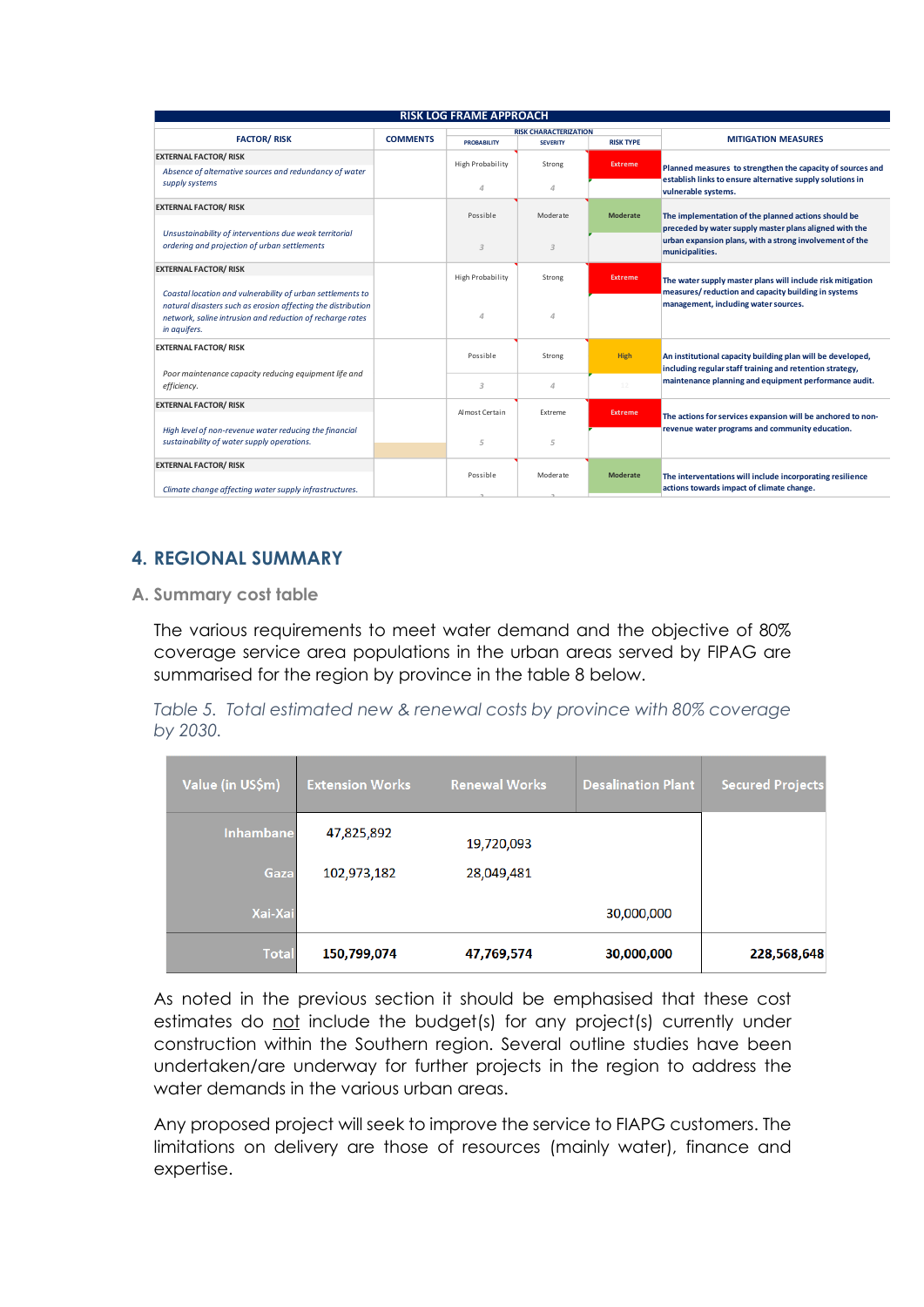<span id="page-25-0"></span>**B. Summary technical results, objectives, outputs and outcomes – with contribution to regional/national measures**

The technical results for various indicators are summarised below at the national level, with the Southern regional contribution to these listed separately. There is no attempt to list these indicators by specific urban area; this would be done for each project as it is developed.

| Indicator by 2030                    | <b>National</b> | Southern<br>Region |
|--------------------------------------|-----------------|--------------------|
| Total connections                    | 1,200,000       | 143,000            |
| Additional connections               | 480,000         | 63,000             |
| Total population served              | 9,000,000       | 760,500            |
| Additional population served         | 2,500,000       | 332,500            |
| Coverage by conventional system      | 80%             | 80%                |
| Additional coverage by point sources | 20%             | 20%                |
| Network length (km)                  | 15,000          | 2,600              |

<span id="page-25-1"></span>**C. Summary financial outcomes (revenue growth, OPEX changes, P&L etc)**

The financial impact of the various actions to meet water demand and the objective of 80% coverage service area populations in the urban areas served by FIPAG are summarised at the national level in the table below.

| <b>SUMMARY FINANCIAL OUTCOMES - RATIOS</b> |         |       |       |       |       |       |       |       |       |       |       |
|--------------------------------------------|---------|-------|-------|-------|-------|-------|-------|-------|-------|-------|-------|
|                                            |         |       |       |       |       |       |       |       |       |       |       |
|                                            | 2,020   | 2,021 | 2,022 | 2,023 | 2,024 | 2,025 | 2,026 | 2,027 | 2,028 | 2,029 | 2,030 |
|                                            |         |       |       |       |       |       |       |       |       |       |       |
| Revenue Growth Rate                        | $-16%$  | 24.4% | 5.4%  | 4.1%  | 3.1%  | 3.1%  | 3.1%  | 3.1%  | 3.1%  | 3.1%  | 3.1%  |
|                                            |         |       |       |       |       |       |       |       |       |       |       |
| <b>OPEX Variations</b>                     | $-6%$   | 2.1%  | 6.5%  | 5.0%  | 4.9%  | 4.9%  | 5.0%  | 5.0%  | 5.0%  | 5.1%  | 3.7%  |
|                                            |         |       |       |       |       |       |       |       |       |       |       |
| Operating cost coverage rat                | 89%     | 73%   | 74%   | 74%   | 75%   | 77%   | 78%   | 80%   | 81%   | 82%   | 83%   |
|                                            |         |       |       |       |       |       |       |       |       |       |       |
| <b>Debt Service Coverage Rat</b>           |         |       |       |       |       |       |       |       |       |       |       |
| Minimum                                    | 1.5     | 1.5   | 1.5   | 1.5   | 1.5   | 1.5   | 1.5   | 1.5   | 1.5   | 1.5   | 1.5   |
| Projection                                 | $-0.03$ | 2.74  | 2.86  | 2.73  | 2.73  | 2.05  | 2.02  | 1.98  | 0.73  | 0.71  | 0.71  |

#### *Revenue Growth Rate*

The expected revenue growth rate fell by 16% between 2019 and 2020, due to the COVID-19 pandemic. This situation influenced the forecast for the year 2021, which ends up with an increase of about 24% (which seems high). From 2022 onwards, growth is forecast to return to trend levels of 5.4%, 4.1% and 3.1% to 2024, and from 2025 onwards, the growth rate is fixed in 3.1% until 2030.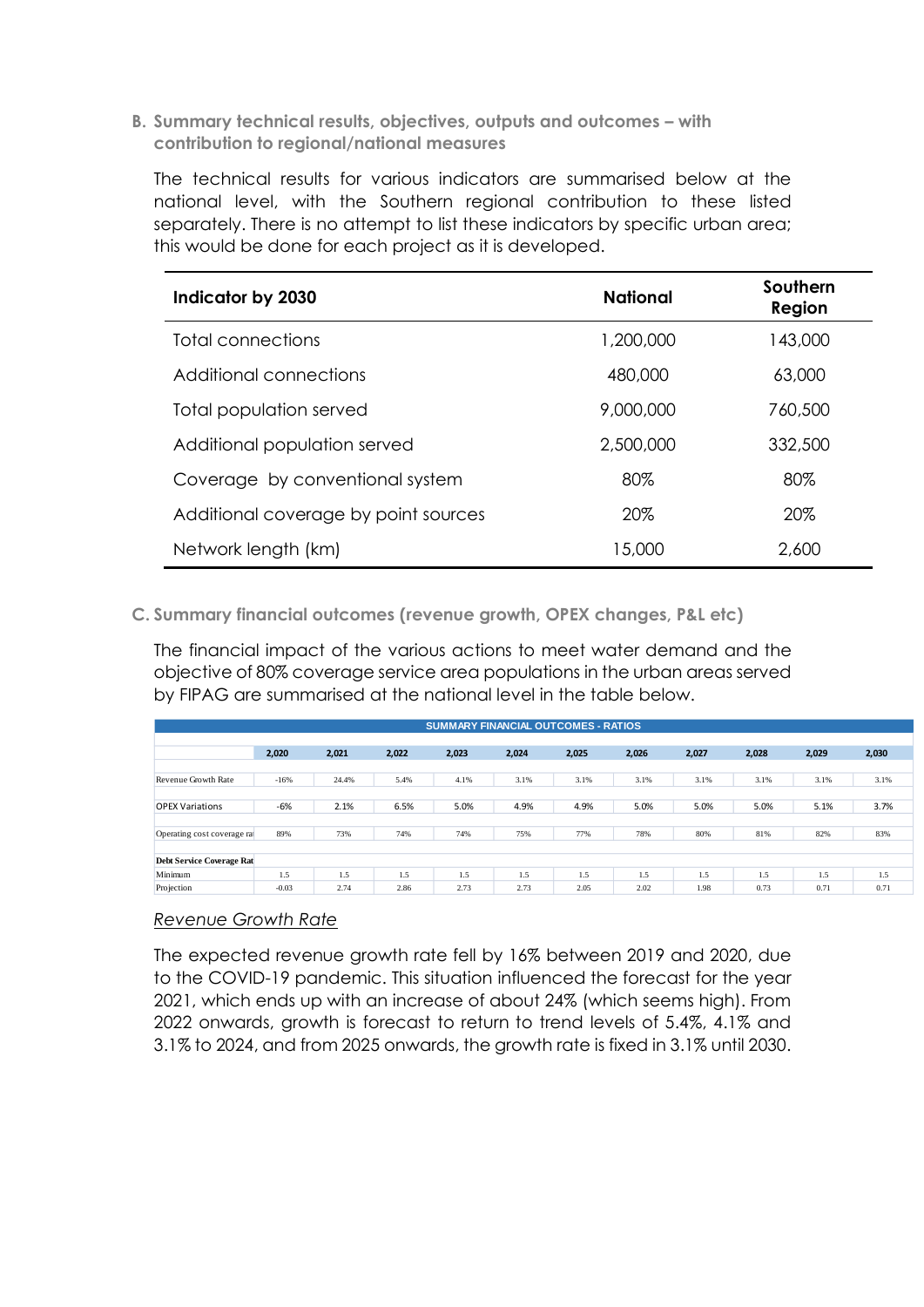## *Operating Cost Coverage Rate*

The operating cost coverage ratio normally ranges between 60% and 80%. Lower values indicate good cost control. For 2020, the percentage was higher, due to loss of revenue caused by the pandemic. From 2021, the coverage ratio is expected to be within the accepted limits, except from 2028 to 2029 which it is forecast to be above the accepted range.

## *OPEX*

Operating costs are forecast to increase annually by a constant 5% rate. There was a sharp reduction in this rate of increase to 2.1% between 2020 and the forecast for 2021 in the table below. In addition, from 2019 to 2020 there was also a fall due to the pandemic.

| <b>SUMMARY OF PROFIT &amp; LOSS</b> |                 |               |               |               |               |               |               |               |               |               |               |
|-------------------------------------|-----------------|---------------|---------------|---------------|---------------|---------------|---------------|---------------|---------------|---------------|---------------|
|                                     |                 |               |               |               |               |               |               |               |               |               |               |
|                                     | 2,020           | 2,021         | 2,022         | 2,023         | 2,024         | 2,025         | 2,026         | 2,027         | 2,028         | 2,029         | 2,030         |
| <b>Operating Revenue</b>            | 2.141.164.627   | 2,664,460,932 | 2,809,470,903 | 2,923,700,886 | 3,015,573,754 | 3,110,183,186 | 3,207,552,478 | 3,308,042,708 | 3,411,786,965 | 3,518,923,018 | 3,629,536,914 |
| Operating Expenses                  | 1,900,375,630   | 1,939,570,055 | 2,065,236,719 | 2,168,679,328 | 2,274,494,258 | 2,386,424,783 | 2,504,820,670 | 2,630,137,690 | 2,762,761,403 | 2,903,063,692 | 3,011,439,435 |
| <b>Operating Results</b>            | 240.788.998     | 724.890.877   | 744.234.184   | 755,021,558   | 741,079,496   | 723,758,403   | 702.731.808   | 677.905.018   | 649.025.562   | 615,859,326   | 618,097,480   |
| Financial result                    | (250, 048, 435) |               |               |               |               |               |               |               |               |               |               |
| <b>EBITDA</b>                       | (9, 259, 437)   | 724,890,877   | 744.234.184   | 755,021,558   | 741,079,496   | 723,758,403   | 702,731,808   | 677,905,018   | 649,025,562   | 615,859,326   | 618,097,480   |
| Depreciation                        | 291.442.899     | 507,000,000   | 452, 185, 171 | 455,075,373   | 458,047,803   | 461,032,309   | 464,114,436   | 467,380,527   | 470,749,178   | 474,225,867   | 477,816,470   |
| Total interest expenses             | 60.883.255      | 56,268,639    | 51.654.024    | 57,212,460    | 52,371,777    | 68,048,310    | 62,423,709    | 56,799,109    | 108.813.097   | 103,785,362   | 99,073,435    |
| Net earnings                        | (361.585.591)   | 161.622.238   | 240.394.989   | 242.733.725   | 230.659.916   | 194,677,784   | 176.193.662   | 153.725.382   | 69.463.287    | 37.848.096    | 41.207.576    |

## *Revenue Growth*

The growth of sales by almost 59% until 2030 can be explained as follows:

- $\checkmark$  Over the period up to 2030, new connections will increase by 145,500.
- $\checkmark$  The current customer base will grow from 594,070 active connections to approximately 739,600.
- ✓ The coverage rate is currently (2020) at around 54%, but the forecast until 2030 is to maintain it, therefore, it will increase the population growth forecasted by INE in more than 50% from 2020 to 2030.
- ✓ In 2020 FIPAG had about 10,415km of network. By 2030 this is expected to increase to 15,082km, an increase of about 45%. Extending the network allows more customers to be connected.
- $\checkmark$  The tariff will increase 2% annually from 2021 to 2030. This increase will be applied across all FIPAG Operational Companies.
- <span id="page-26-0"></span>**D. Supporting measures for delivery & risk mitigation (e.g. tariffs, organisational changes)**

## *Sustainability Support Measures Based on Tariff Adjustments*

The new Tariff Schedule and the proposed tariff adjustments will allow:

- ✓ Full recovery of operation and maintenance costs;
- $\checkmark$  Recovery of investments in the medium term; and
- ✓ Promotion of decentralization of services and guarantee of sustainability.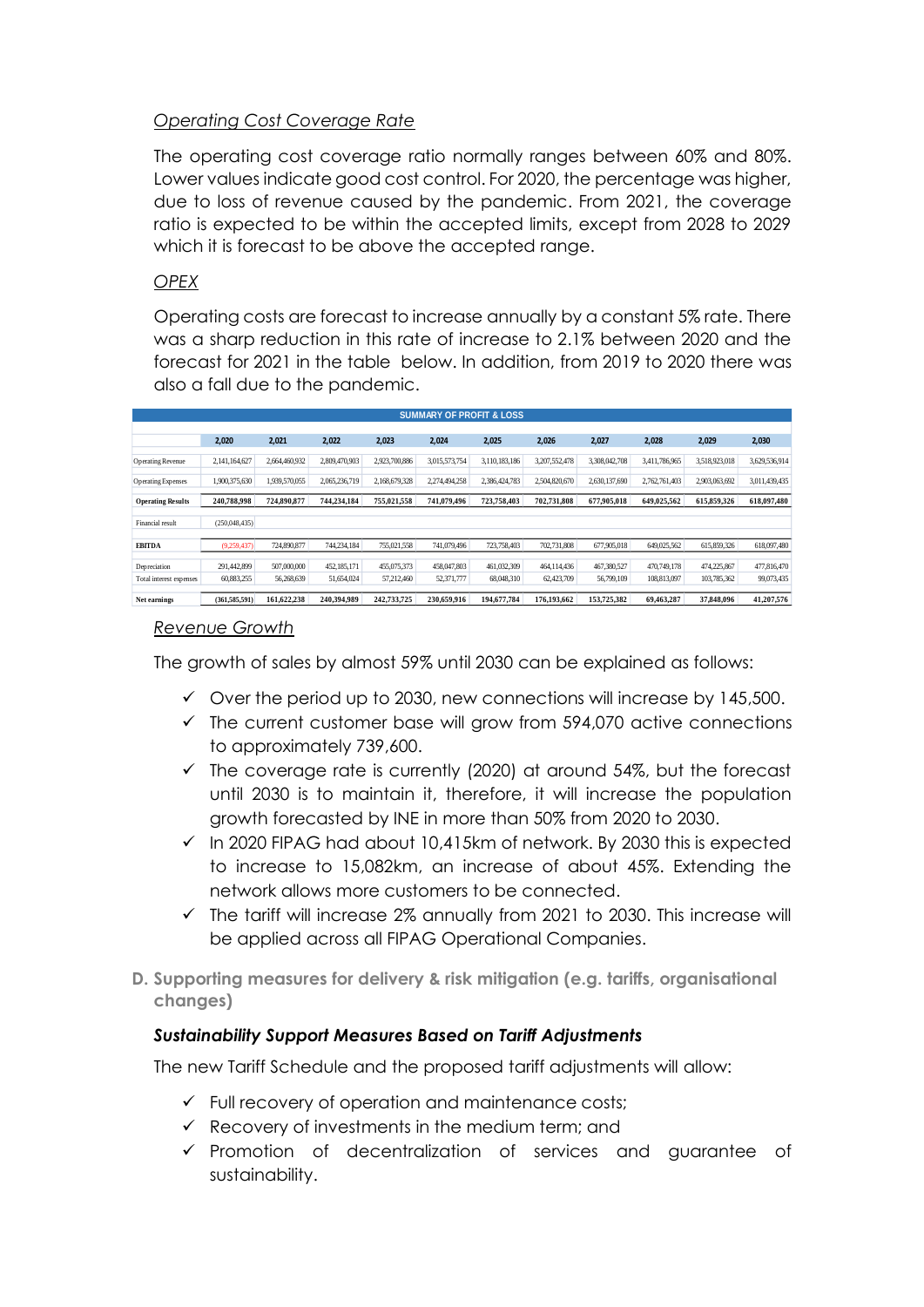Thus, a tariff proposal is presented, focused on the cost and investment coverage targets previously mentioned and corrected for the effects of inflation.

Despite the adjustments applied, given the revenues generated by the companies, it has not been possible to cover the costs related to the operation of the companies and the payment of the debt service, since the cost of limited cross-subsidy and conditions of financial equilibrium, the systems are conditioned to provide continuity of these services, putting pressure on the installed capacity of the systems.

## *Adjustment Impact*

The adjustment process is designed to deliver the following outcomes:

- Continuation of the subsidy for an additional 1.5 million people in the social bracket, thus contributing to the maintenance of the basic food basket.
- Improvements in the efficiency in the provision of services, reductions in losses and increased hours of service and water quality.
- Creation of favourable conditions to attract investment and participation from the private sector.
- Guaranteeing the payment of the debt service of approximately US\$9.8m per year.
- Supporting the smaller scale water supply systems that are or have been rehabilitated and operate under the delegated management regime.
- Continue to guarantee coverage of costs from the current 70% to 86%.

#### *Management Process Support & Risk Management*

| <b>RISK LOG FRAME APPROACH</b>                                                                                         |                         |                              |                  |                                                                                                                                                                                                                 |  |  |
|------------------------------------------------------------------------------------------------------------------------|-------------------------|------------------------------|------------------|-----------------------------------------------------------------------------------------------------------------------------------------------------------------------------------------------------------------|--|--|
|                                                                                                                        |                         | <b>RISK CHARACTERIZATION</b> |                  |                                                                                                                                                                                                                 |  |  |
| <b>FACTOR/RISK</b>                                                                                                     | <b>PROBABILITY</b>      | <b>SEVERITY</b>              | <b>RISK TYPE</b> | <b>Mitigation Actions</b>                                                                                                                                                                                       |  |  |
| <b>EXTERNAL FACTOR/ RISK or Risk Title</b>                                                                             | Possible                | Strong                       | <b>High</b>      | The Government of Mozambique (GoM) has implemented measures                                                                                                                                                     |  |  |
| Change in the country's political and macroeconomic<br>situation                                                       | 3                       | $\overline{a}$               |                  | austerity, to minimize the effects; In 2019, FIPAG implemented cost / expense<br>containment measures to ensure the continuity of the operation.                                                                |  |  |
| <b>INTERNAL FACTOR/RISK</b>                                                                                            | Unlikely                | Low                          | Low              | FIPAG, established the ethics and anti-corruption committee at central and                                                                                                                                      |  |  |
| Governance                                                                                                             | 2                       | 2                            |                  | operational levels; FIPAG will publish its performance (report of accounts) for<br>public knowledge, in an efficient and continuous manner.                                                                     |  |  |
| <b>EXTERNAL FACTOR/ RISK</b>                                                                                           | Possible                | Moderate                     | <b>Moderate</b>  | The government approved the decree that encourages the participation of the<br>private sector in the strategic initiatives of the DMF and the creation of                                                       |  |  |
| Weak implementation of DMF strategic options                                                                           | 3                       | 3                            |                  | <b>Regional Societies:</b><br>FIPAG approved the new organic statute to respond to the current<br>institutional changes.                                                                                        |  |  |
| <b>INTERNAL &amp; EXTERNAL FACTOR/RISK</b>                                                                             | <b>High Probability</b> | Strong                       | <b>Extreme</b>   | The Government has encouraged the search option capabilities through PPPs<br>and other internal investment options; FIPAG has been sharing projects with                                                        |  |  |
| Lack of resources for projects implementation                                                                          | 4                       | 4                            |                  | other financing coverage with other partners; FIPAG has prepared pre-<br>feasibility studies and economic analyzes to guide future investments.                                                                 |  |  |
| <b>EXTERNAL FACTOR/ RISK</b>                                                                                           | Possible                | Moderate                     | <b>Moderate</b>  | FIPAG, has observed the adjustments                                                                                                                                                                             |  |  |
| Non-adjustment of water tariffs                                                                                        |                         |                              |                  | tariff rates in compliance with the cycle approved by the government. The last<br>tariff adjustment took place in 2018.                                                                                         |  |  |
| <b>EXTERNAL FACTOR/ RISK</b>                                                                                           | 3<br>Almost Certain     | 3<br>Strong                  | <b>Extreme</b>   |                                                                                                                                                                                                                 |  |  |
|                                                                                                                        |                         |                              |                  | The Government, through the water sector, has coordinated efforts to<br>respond to the insufficiency of                                                                                                         |  |  |
| Insufficiency of water resources to ensure sources of water<br>abstraction (Climate changes - Droughts and Floods)     | 5                       |                              |                  | resources, through financing from other sources of resources (eg water<br>desalination); FIPAG has prepared pre-feasibility studies and Master Plan, to<br>answer and guide current demands in terms ofsources. |  |  |
| <b>EXTERNAL FACTOR/ RISK</b><br>The water sector has been experiencing a retraction of                                 | Possible                | Moderate                     | <b>Moderate</b>  | FIPAG has been developing internal strategies to involve the private sector in                                                                                                                                  |  |  |
| funding to invest in the expansion of water<br>supply(difficulties in finding other alternative sources of<br>funding) | з                       | 3                            |                  | systems management in order to engage new financing opportunities and fill<br>the existing deficit                                                                                                              |  |  |